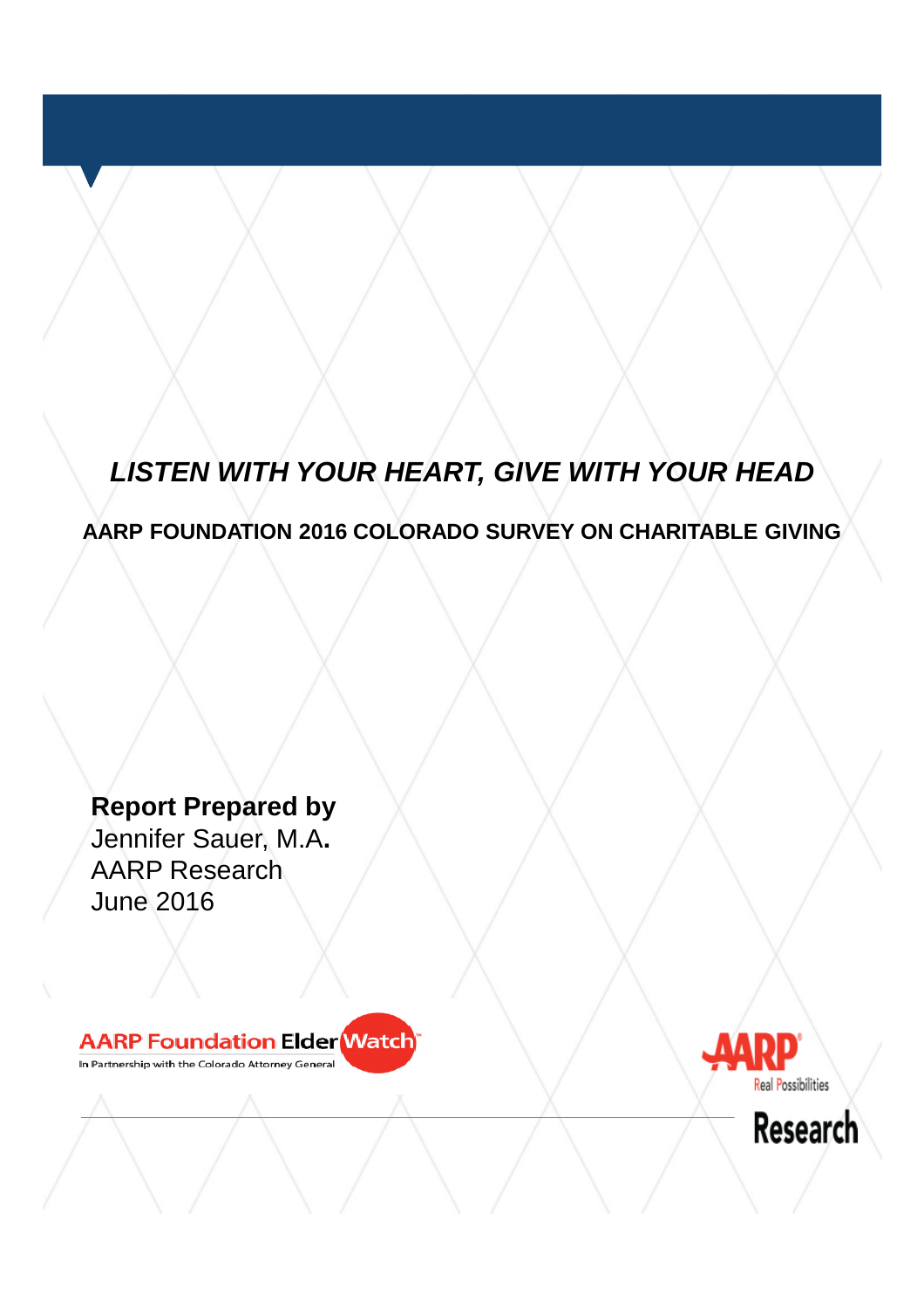## **LISTEN WITH YOUR HEART, GIVE WITH YOUR HEAD** AARP FOUNDATION 2016 COLORADO SURVEY ON CHARITABLE GIVING

## **EXECUTIVE SUMMARY**

As of May 1, 2016, there are over 13,000 registered charities soliciting contributions in Colorado – three times the number registered in 2006.<sup>1</sup> Of these, 2,000 are suspended and prohibited from soliciting contributions. There are also more than 69,000 foreign and domestic nonprofit corporations authorized to transact business in the state, of which 19,000 (27%) are either delinguent or in noncompliant status.<sup>2</sup> At the federal level, the IRS lists over 23,000 organizations currently exempt from federal income tax under section 501(c)(3) as public charities with a principal address in Colorado. In addition, there are 7,276 formerly tax-exempt  $501(c)(3)$ organizations whose exemption has been automatically revoked due to their failure to file a federal Form 990 for three consecutive years.<sup>3</sup>

These numbers suggest the volume of charitable activity in Colorado, and they also suggest that many charitable organizations, nonprofits, and tax-exempt organizations are not current with their reporting obligations. If an organization's leaders are failing to meet such basic requirements, how likely are they to be good stewards of donors' financial contributions? Can and should donors push these organizations to keep their information more up-to-date?

Most people would agree that charities provide vital services that neither the marketplace nor government provide. Therefore, it is necessary to encourage charitable giving and increase the level of giving. One of the biggest factors driving the level of giving is public trust in charities, and a key element in maintaining and building that trust is knowing that charities are accountable, operating transparently and not wasting valuable charitable assets. One route to such waste is through simple neglect; another is through fraud and theft.

With generous Americans opening their wallets for natural disaster relief, the holiday season, or economic situations, growing numbers of scammers lurk in the shadows waiting to steal their share of the contributions. Many states tightening regulations around charity fraud as well as increasing donor awareness of likely scams or poorly run organizations, where to report them, and where to get information on legitimate charities and fundraisers. In their efforts to support the Colorado Secretary of State's office and the State Attorney General's office to protect donors and stop charity fraud, the AARP Foundation conducted a research study in March 2016 among the adult general population in Colorado ages 18 and older. This survey explored charitable giving behavior, knowledge of charity fraud and prevention, concerns about charities, and where to report potential charity fraud. This survey of 1,003 adult Coloradans yielded a ±3.1 percent margin of sampling error.

<sup>&</sup>lt;sup>1</sup> January 2016, State of Colorado Department of State, Annual Report on Charitable Solicitations in Colorado for the Year 2015. http://www.sos.state.co.us/pubs/charities/reports/2015/2015AnnualReport.pdf

IRS Business Master File for Colorado (https://www.irs.gov/charities-non-profits/exempt-organizations-business-master-file-extract-eo-bmf)

<sup>&</sup>lt;sup>3</sup> IRS list of auto-revoked organizations (https://apps.irs.gov/app/eos/forwardToRevokeDownload.do) Listen With Your Heart, Give With Your Head: AARP Foundation 2016 Survey on Charitable Giving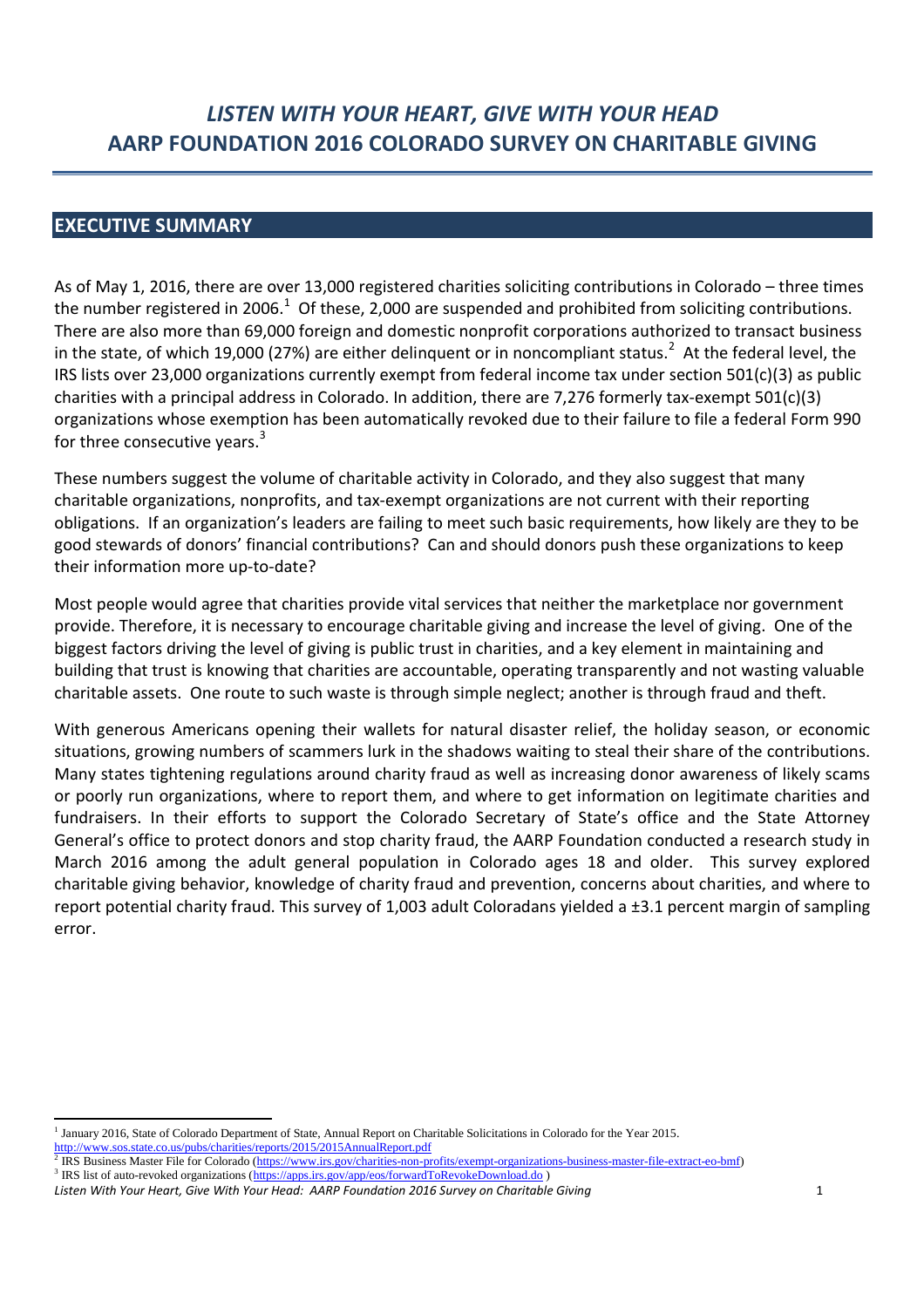## **KEY SURVEY FINDINGS**

#### **Charitable Giving Behavior:**

- $\triangleright$  Most (81%) Colorado adults ages 18 and older have donated to a charity or cause. Among those who have ever donated, most (74%) say they have made recent contributions in the 12 months prior to taking this survey. Among these donors:
	- $\checkmark$  Over half (54%) contributed up to \$100 in donations to a charity or cause, and other quarter (28%) gave between \$100 and \$499. One in ten (9%) gave \$500 or more.
	- $\checkmark$  Three in five (59%) made contributions without asking what percentage of their donation went to the fundraiser versus the charity itself.
	- $\checkmark$  Almost half (46%) made contributions without verifying that all charities they donated to were legally authorized to raise money in their state.

#### **Knowledge of Legitimate Charities and Protection Measures**

- In a short battery of true or false statements about evaluating fundraising and charities, most (77%) Coloradans failed the 'quiz' by answering three or fewer of the six questions correctly.
- $\triangleright$  Most respondents *incorrectly answered* or were *unsure* of the government office that registers professional fundraisers (84%) or if financial history and performance exposes charity fraud (81%).
- $\triangleright$  Half (52%) incorrectly answered or were unsure if professional fundraisers can keep most of the money raised as long as they don't lie about how much they keep.
- $\triangleright$  Most Colorado adults would turn to a variety of sources with concerns about a charity or person requesting donations, but few seem to know the appropriate authorities to contact. Just 13 percent would contact the state Attorney General's office or Better Business Bureau, and just 3 percent would contact the Secretary of State's office. One in five (20%) actually say they don't know where to turn.
- $\triangleright$  Most (80%) respondents report a lack of familiarity with the Secretary of State's office and its efforts to prevent charity fraud and protect donors.

#### **Charity Fraud Concerns and Experience**

- $\triangleright$  Among Colorado adults who made charitable donations, the misuse of funds or services, and fraud or theft of funds, are key concerns  $-61$  percent and 60 percent, respectively, are very concerned.
- I ust under two-thirds (61%) believe that some or most of the requests they received for donations were from fake charities or phony fundraisers.

#### **Charity Regulation and Donor Protection**

- $\triangleright$  Colorado adults think that the state government (45%) and charity watchdog groups (23%) should be responsible for monitoring and regulating charities and protecting those who donate.
- $\triangleright$  If they wanted to learn more about a charity, most would turn to a variety of sources with nearly half (47%) simply saying they would conduct an Internet search about the charity. One in ten (10%) say they would turn to the Better Business Bureau.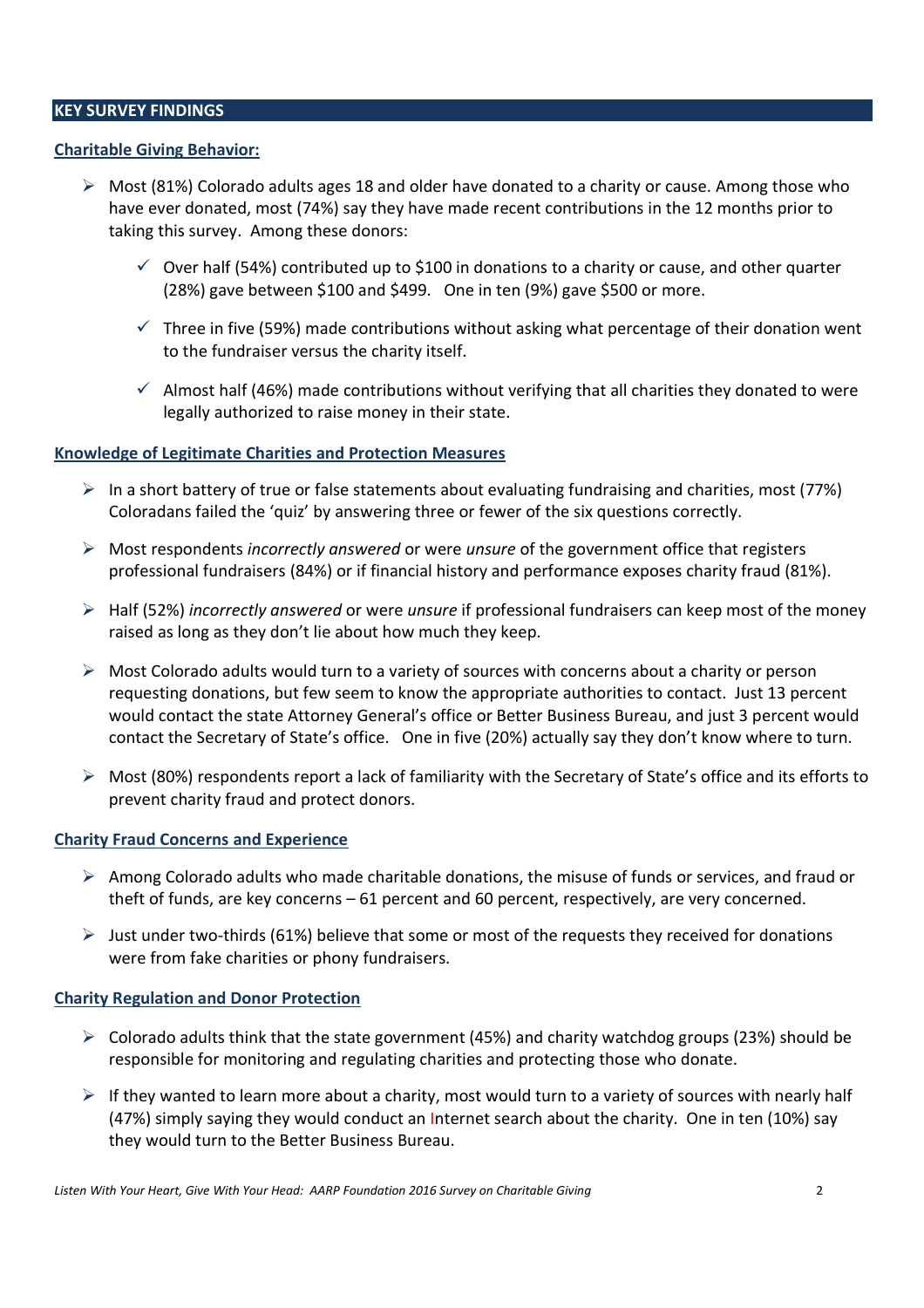#### **METHODOLOGY**

AARP Foundation engaged Alan Newman Research to conduct a research study among the general population in Colorado concerning charity fraud. ANR completed a total of 1,003 interviews. Interviews took place February 29, 2016 through March 14, 2016 and yielded a ±3.1 percent margin of error. All data have been weighted by age and sex according to 2013 Census estimates from the American Community Survey (ACS) to accurately reflect the state of Colorado's adult population. For more information on the study methodology, see page 11 of full report or contact Jennifer Sauer jsauer@aarp.org. For questions or information regarding the AARP Foundation's anti-fraud initiative in Colorado, contact Amy Nofziger at anofziger@aarp.org or Mark Fetterhoff at mfetterhoff@aarp.org.

AARP Foundation is working to win back opportunity for struggling Americans 50+ by being a force for change on the most serious issues they face today: housing, hunger, income and isolation. By coordinating responses to these issues on all four fronts at once, and supporting them with vigorous legal advocacy, the Foundation serves the unique needs of those 50+ while working with local organizations nationwide to reach more people, strengthen communities, work more efficiently and make resources go further. AARP Foundation is AARP's affiliated charity. Learn more at www.aarpfoundation.org.

State Research brings the right knowledge at the right time to our state and national partners in support of their efforts to improve the lives of people age 50+. State Research consultants provide strategic insights and actionable research to attain measurable state and national outcomes. The views expressed herein are for information, debate, and discussion, and do not necessarily represent official policies of AARP.

AARP Foundation staff that contributed to the design and implementation of this study includes Amy Nofziger, Director of Regional Operations and Mark Fetterhoff, Sr. Program Specialist. Colorado Attorney General's Office, Chris Cash, Charities Program Manager, Colorado Department of State AARP National Office staff include Rachelle Cummins, Director, State Research; Kadeem Thorpe, Cheryl Barnes, and Terri Guengerich of State Research; Willieree Murray, Web Analyst, Library. Alan Newman Research (ANR) fielded, entered, tabulated, and weighted the data. Special thanks go to Alan Newman, Amanda Frail, Gail Chudoba Prestwood at ANR. Jennifer H. Sauer, Sr. Research Advisor, State Research designed the survey and authored this report. For more information about this survey or research methodology contact Jennifer Sauer, MA, at jsauer@aarp.org. For questions or information regarding the issue of charity fraud in Colorado, please contact Amy Nofziger at anofziger@aarp.org or Mark Fetterhoff at mfetterhoff@aarp.org.

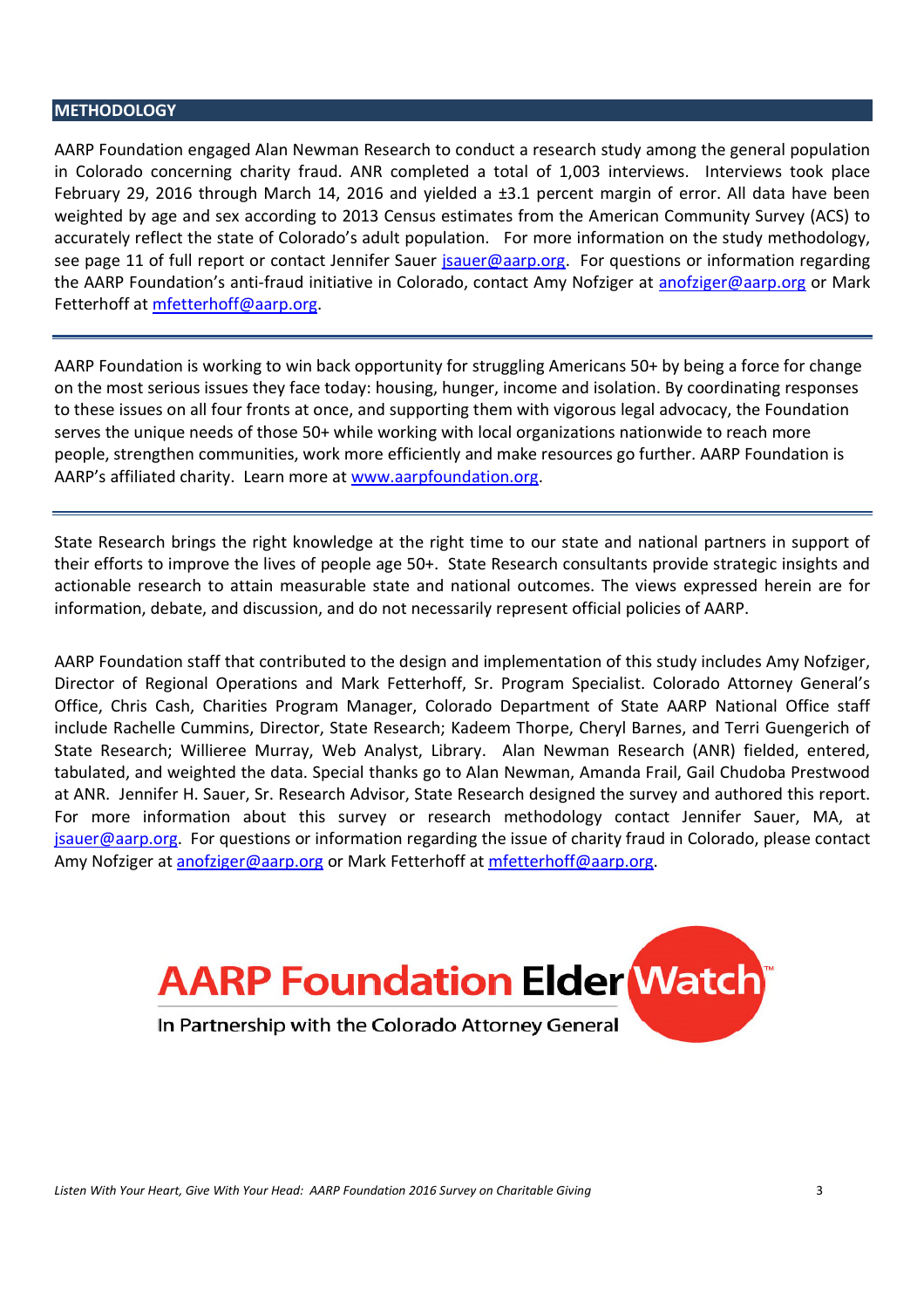## **DETAILED SURVEY FINDINGS**

## **CHARITABLE GIVING - MILE-HIGH GENEROSITY AMONG COLORADO ADULTS**

Similar to most Americans, Colorado adults ages 18 and older have donated to a charity or cause at some point.<sup>4,5</sup> Among those who have ever donated, most have made recent contributions in the 12 months prior to taking this survey. Among those who say they haven't donated to a charity or cause in recent months, nearly half say it's because they can't afford to give. Another one in ten says no one asked them.



## **COLORADANS SPREAD THEIR DONATIONS WIDE AND FAR**

While many adult donors in Colorado say they typically contribute money to charities that support a combination of local, national and international charities or causes, one third say they only give to local causes. About half indicate they donate money to health related causes like cancer, chronic diseases, or physician's causes or to human services such as elderly, homelessness or hunger. A third donated money to education, youth or child-protection or development, or veterans' causes, and about one-quarter gave to animal welfare, international causes, onetime natural disaster relief funds, or local rescue departments.





| Human services - elderly, homeless, hunger           | 52% |
|------------------------------------------------------|-----|
| Health – cancer, chronic disease, physician's causes | 47% |
| <b>Religion</b>                                      | 39% |
| <b>Private or community foundations</b>              | 37% |
| Youth or children protection or development          | 36% |
| <b>Education</b>                                     | 34% |
| <b>Veterans or military</b>                          | 34% |
| <b>Animal welfare</b>                                | 29% |
| One-time natural disaster relief or causes           | 23% |
| International or foreign programs or causes          | 23% |
| Fire, police, or sheriff's departments               | 22% |
| <b>Arts and culture</b>                              | 19% |
| <b>Environment</b>                                   | 19% |
| <b>Not sure</b>                                      | 3%  |

Over half (54%) of Coloradans who made recent donations report contributing up to \$100 to a charity or cause and one in four (28%) have given between \$100 and \$500. A notable one in ten (9%) gave \$500 or more.

<sup>&</sup>lt;sup>4</sup> December 2013, Gallup, Most Americans Practice Charitable Giving, Volunteerism http://www.gallup.com/poll/166250/americans-practice-charitable-giving-volunteerism.aspx

<sup>&</sup>lt;sup>5</sup> National Center for Charitable Statistics http://nccs.urban.org/nccs/statistics/charitable-giving-in-america-some-facts-and-figures.cfm

Listen With Your Heart, Give With Your Head: AARP Foundation 2016 Survey on Charitable Giving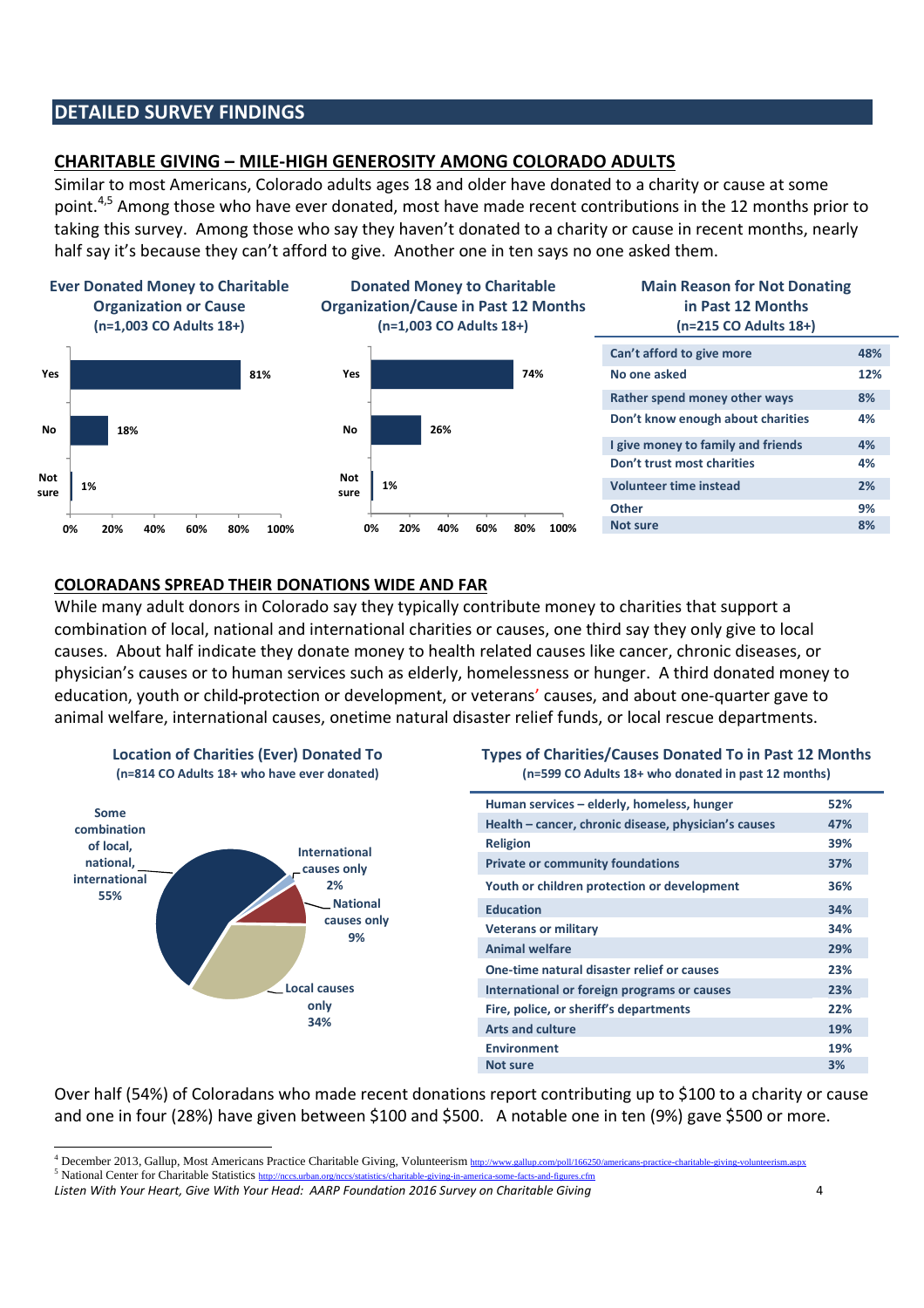## COLORADANS PREFER POSTAL MAIL AND PERSONAL INTERACTION WITH CHARITIES AND FUNDRAISERS

Though growing in popularity among many legitimate charities, giving via email, social media, or texts still warrants some skepticism and research on the part of the potential donor.<sup>6</sup> Not only are these modes of solicitation and donation easy and cost efficient for the charity, they are easy and cost efficient for scammers.

Among those Colorado donors who contributed money to a charity in the 12 months prior to completing the survey, most prefer to receive donation requests via the postal mail in a letter or flyer or via an email letter from the charity. And over one-quarter would prefer being asked for a donation in person. Correspondingly, Colorado donors indicate a preference for actually *giving* money to charities or causes in which they are interested by mailing a check, giving cash or credit card information in person, or completing an online donation form.

#### Ways Coloradans Prefer To Be Asked for Donation (n=599 Colorado Adults 18+)

| In a letter or flyer via postal mail       | 45% |
|--------------------------------------------|-----|
| In an email                                | 35% |
| In person $-$ at the door or on the street | 27% |
| Through social media - pop-up/ad/message   | 15% |
| A phone call                               | 13% |
| Not sure                                   | 7%  |
| Depend on situation/organization           | 6%  |
| Via text message                           | 3%  |

#### **Ways Coloradans Prefer To Give Money to Charities** (n=599 Colorado Adults 18+)

| By mailing a check                                                                     | 54% |
|----------------------------------------------------------------------------------------|-----|
| Giving cash, credit card information in person to charity<br>representative/fundraiser | 36% |
| Completing an online donation form                                                     | 30% |
| Sending donation through payment service like Paypal                                   | 24% |
| Providing credit or debit card information via email/text                              | 9%  |
| Providing credit or debit card information via phone                                   | 7%  |
| <b>Depends on situation/organization</b>                                               | 2%  |
| Not sure                                                                               | 1%  |

In the 12 months prior to completing this survey, well over half of Colorado donors made donations as a result of being asked in person by someone they know, and another two in five made donations as a result of being asked in person by someone other than family or friends. A similar proportion says they made a donation as a result of attending a specific event.

| what influenced Coloradans To Make a Recent Donation      |       |
|-----------------------------------------------------------|-------|
| In Past 12 Months?                                        |       |
| (n=599 Colorado Adults 18+)                               |       |
|                                                           | % Yes |
| Being asked in person by someone they know-family/friends | 58%   |
| By attending a special or specific event                  | 43%   |
| Being asked by someone who is not family/friend           | 40%   |
| Reading/hearing advertisement for a cause                 | 31%   |
| Reading/hearing a news story                              | 29%   |
| An email request from a charity/fundraiser                | 27%   |
| Seeing social media post                                  | 21%   |
| Phone request from charity or fundraiser                  | 17%   |
| Text request from charity or fundraiser                   | 6%    |

#### <sup>6</sup> Charity Navigator, Protecting Yourself from Online Scams https://www.charitynavigator.org/index.cfm?bay=content.view&cpid=313#.Vye3LPkrKM8 Listen With Your Heart, Give With Your Head: AARP Foundation 2016 Survey on Charitable Giving 5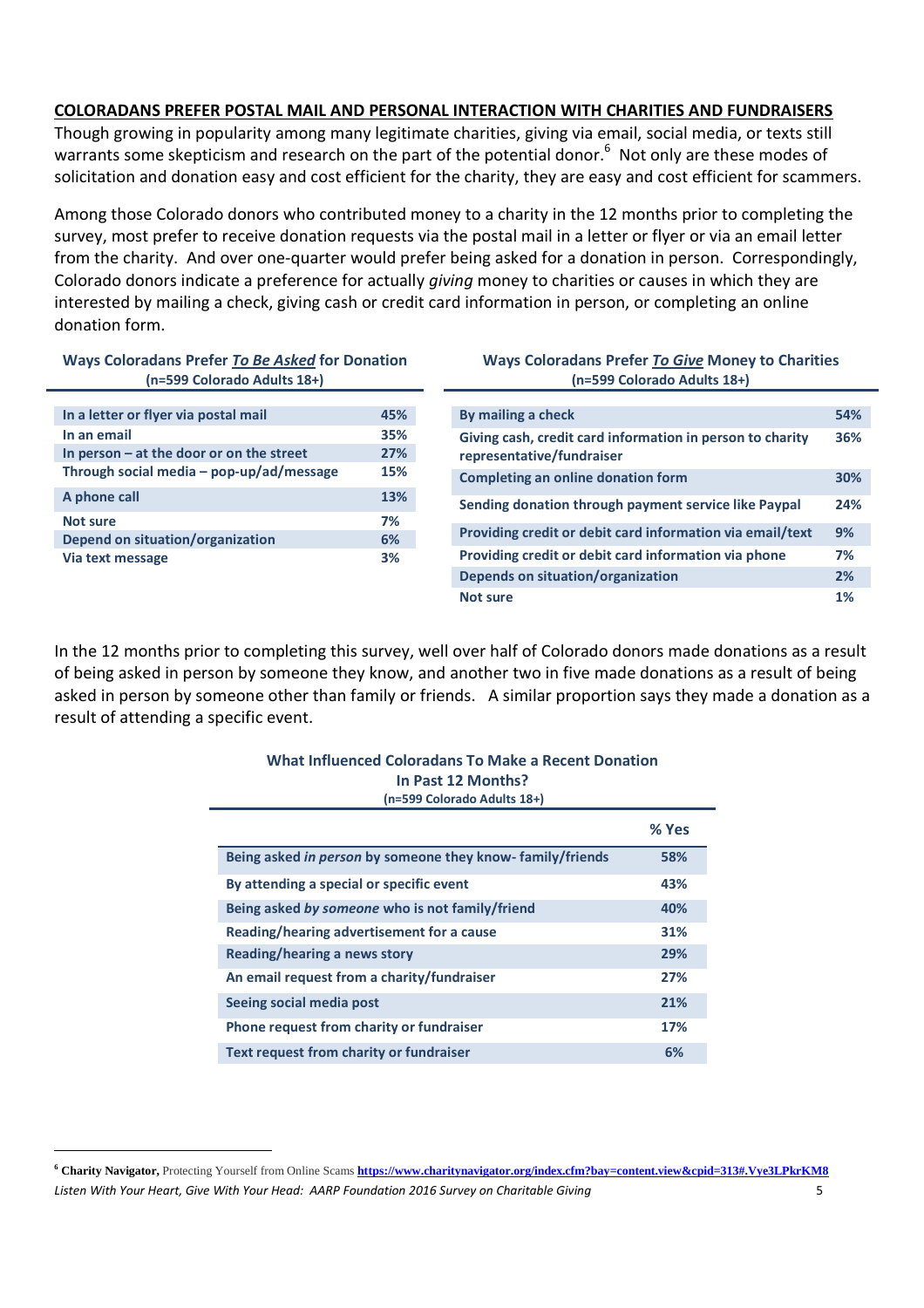## KNOWLEDGE OF LEGITIMATE CHARITIES AND FRAUD - COLORADO DONORS NEED INFORMATION

Unfortunately, professional fundraisers are permitted to keep a substantial portion of money they raise for themselves in the name of charity  $-$  in Colorado this can be about half of the money raised.<sup>7</sup> Many Colorado donors are not adequately protecting themselves from potential financial losses when they give to a fundraiser or cause. Three in five (64%) recent Colorado donors say they do NOT ask ALL charities or fundraisers how much of their contribution goes to them and how much goes to the cause itself. In fact, almost one third says they asked NONE of the fundraisers or charities this question before making a donation. Likewise, nearly half (46%) of recent Colorado donors say they did NOT verify the legitimacy of ALL charities or fundraisers to which they donated. Again, almost one-third verified NONE before giving.



Additionally, half (49%) of Coloradans who made donations in the 12 months prior to taking this survey admit to not always researching the charity or cause before making a donation, and over a quarter (27%) say they tend to make spur-of-the-moment decisions rather than do a lot of research before donating to a charity. Charity watchdog and consumer groups strongly recommend that potential donors do homework. Checking to see if they are registered in the state and how much of the donation will be used for programs and services will likely spare donors from an inefficient or fraudulent use of their money.<sup>8,9,10</sup>

## **COLORADANS ARE SMART BUT SCAMMERS COULD OUTSMART THEM**

Colorado adults were asked six true or false questions about staving safe from charity or fundraising scams. The average score of all 1,003 respondents regardless of whether they donated recently or not is 3 correct out of 6 questions. In other words, most (77%) failed the quiz, answering 3 or fewer of the 6 questions correctly.

#### **Survey Quiz: Knowledge of Potential Scams and Scam Prevention** (n=1,003 Colorado Adults age 18+)

| # Questions Correct | # of Respondents | % of Respondents |
|---------------------|------------------|------------------|
| 0                   | 47               | 4.7              |
|                     | 173              | 17.2             |
|                     | 259              | 25.8             |
| 3                   | 290              | 29.0             |
| 4                   | 170              | 16.9             |
|                     | 58               | 5.8              |
|                     | 6                |                  |

Charity Navigator, http://www.charitynavigator.org/index.cfm?bay=content.view&cpid=400#.VyV9vvkrKM-

<sup>10</sup> Federal Trade Commission, Before Giving To A Charity https://www.consumer.ftc.gov/articles/0074-giving-charity

<sup>&</sup>lt;sup>8</sup> Charity Navigator http://www.charitynavigator.org/

National Crime Prevention Center http://www.ncpc.org/resources/files/pdf/fraud/Preventing-Charity-Fraud-Brochure.pdf

Listen With Your Heart, Give With Your Head: AARP Foundation 2016 Survey on Charitable Giving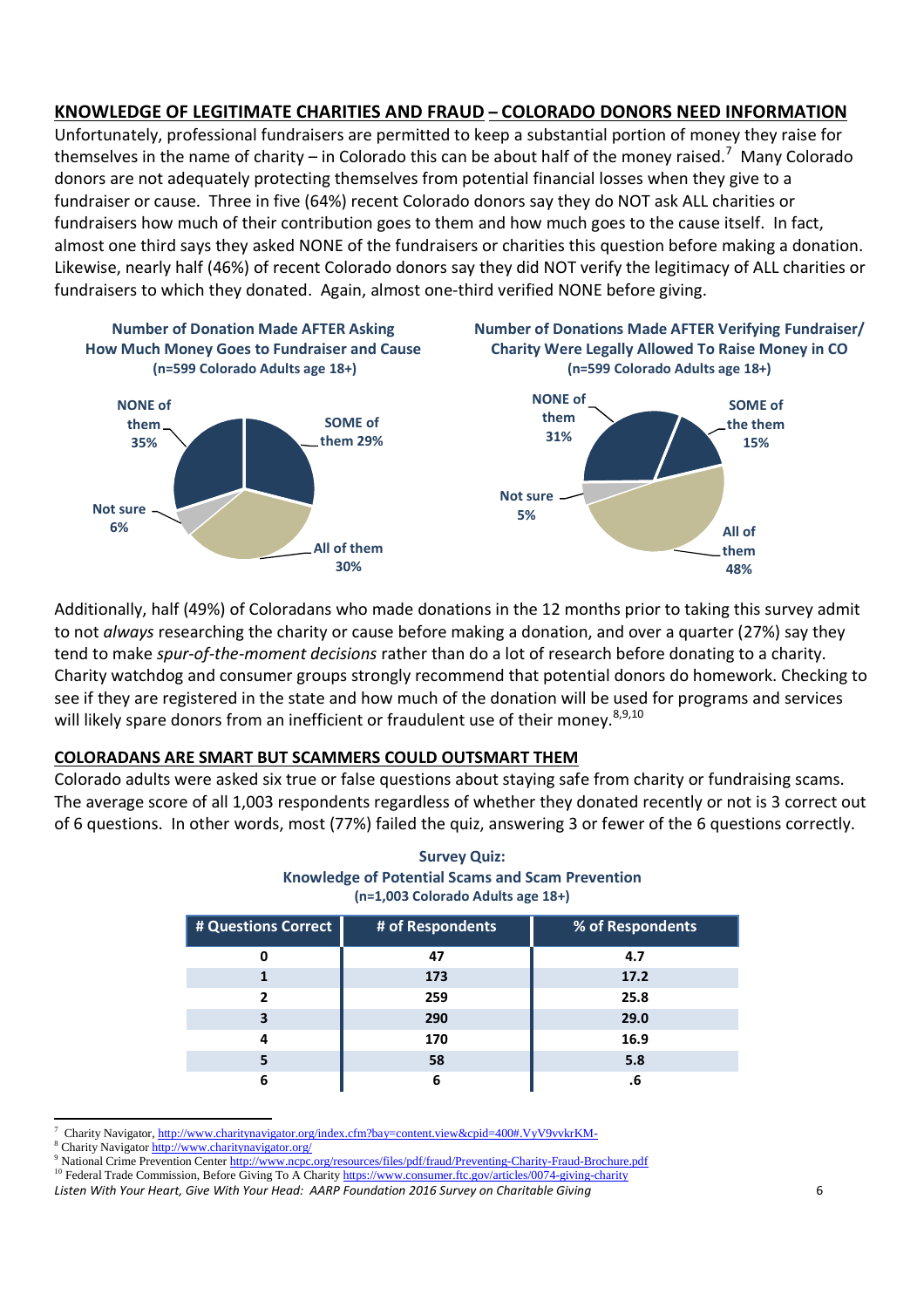Many Americans confess they don't know where professional fundraisers must be registered in a state in order to legitimately solicit for donations to a charity or cause. <sup>11</sup> Colorado adults are most mistaken or unsure of where professional fundraisers must be registered in the state (with the Secretary of State's office) and how to best determine if a charitable organization is one they can trust (financials are an important determinant but not the best indicator of trustworthy charity - ethics, governance, results are key indicators noted by the Better Business Bureau's (BBB) Wise Giving Alliance).<sup>12</sup>

While more Coloradans indicate knowing that professional fundraisers are allowed to keep most of the money they raise and under what condition, over half did NOT know this. Again, not unlike findings from AARP's recent national survey on holiday scams. Almost half indicate NOT knowing that legitimate charities or causes can seek donations through social media or that putting your phone number on a national do-not-call list will not block charities or fake fundraisers from calling for donations.

Again, financials can be a deceptive measure of a trustworthy charity - high administrative costs and low spending on charity programs and services are a likely sign of a poorly run charity or even a fraudulent one. Well over a third of Coloradans indicated thinking just the opposite.



## **Charity and Fraud Safety Quiz**

<sup>(</sup>n=1,003 Colorado Adults age 18+)

<sup>&</sup>lt;sup>11</sup> AARP (2015), Beware the Grinch: American Consumers At Risk Of Being Scammed During The Holidays http://www.aarp.org/research/topics/economics/info-2015/national-holiday-scam-survey.html See p.4-5

<sup>&</sup>lt;sup>12</sup> BBB Give.org, 2014 http://www.give.org/news-updates/news/2014/10/new-study-americans-misinformed-before-donating-to-charities/

Listen With Your Heart, Give With Your Head: AARP Foundation 2016 Survey on Charitable Giving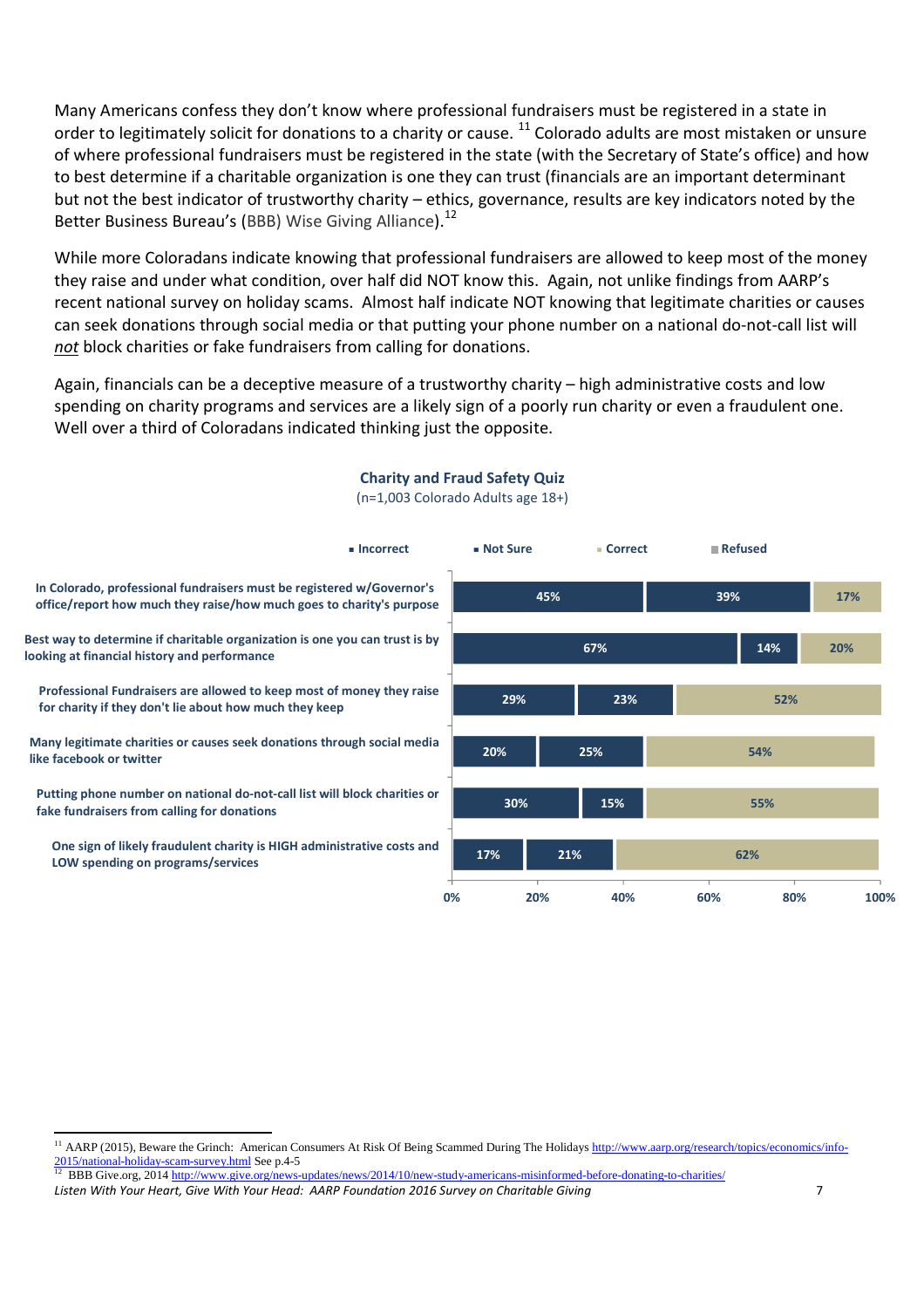## **CONCERNS ABOUT CHARITIES**

A 2015 poll conducted by the Chronical of Philanthropy reported that over a third (37%) of Americans had little or no faith in charities in general and showed little confidence in their management of funds - just 13 percent indicated charities did a very good job of spending money wisely.<sup>13</sup> When asked to consider possible issues people may experience when donating to a charitable organization or cause, Colorado adults indicated high concern around the misuse of funds or services and fraud or theft involving funds or services. Still, about two in four are very concerned about the inability of an organization or cause to make a difference or straying from their core mission or goals. Over two-thirds are very concerned about how a charity or cause is measuring their effectiveness.

**Level of Concern:** 



## THE INTERNET - TOP SOURCE OF INFORMATION ON CHARITY FOR COLORADANS<sup>14</sup>

When asked where they would turn for reliable information if they wanted to learn more about a charity. nearly half (47%) of all Coloradans say they would turn to the Internet. One in ten (10%) mention the Better Business Bureau, and another one in eight mention they would turn to a specific charity's website (9%), Secretary of State (4%), or the Charity Watchdog site (4%). Others mention they would seek reliable information about a charity of interest from sources such as the local library, family or friends, charity representative. Federal Trade Commission, or word of mouth.

|                               | % Unassisted Mentions |
|-------------------------------|-----------------------|
| Internet                      | 47%                   |
| <b>Better Business Bureau</b> | 10%                   |
| <b>Charities website</b>      | 9%                    |
| Family/friends                | 6%                    |
| <b>Not sure</b>               | 6%                    |
| Charity/cause representative  | 5%                    |
| <b>Charity Watchdog site</b>  | 4%                    |
| <b>Secretary of State</b>     | 4%                    |
| Other                         | 9%                    |

<sup>&</sup>lt;sup>13</sup> Perry, S. (2015) 1 in 3 Americans Lacks Faith in Charities, Chronicle, Chronicle of Philanthropy https://philanthropy.com/article/1-in-3-Americans-Lacks-Faith/233613 <sup>14</sup> This question was not list-assisted but open-ended. Please see question 27 in annotated questionnaire. Respondents who mention 'internet' could have gone to the best sources for charity information through their search. This survey did not probe that response further.

Listen With Your Heart, Give With Your Head: AARP Foundation 2016 Survey on Charitable Giving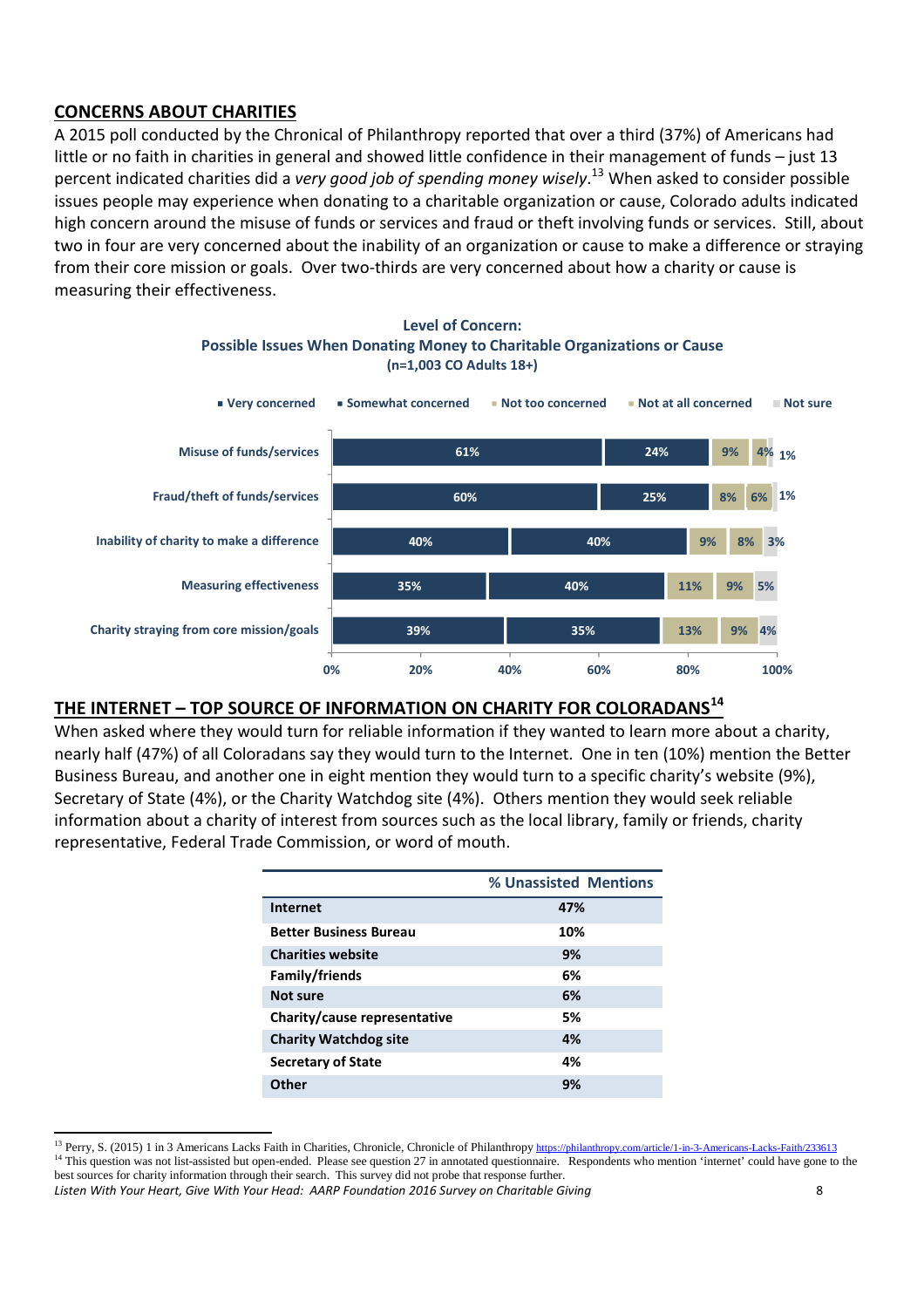## **COLORADANS SUSPECTING POTENTIAL CHARITY FRAUD DON'T KNOW WHERE TO TURN FOR HELP**

In the 12 months prior to completing this survey, adult Coloradans believe that some or most of the requests they received for donations to charities or causes were from fake charities or phony fundraisers. In Colorado, residents who suspect a fraudulent solicitation or feel they were scammed into donating to a charity can report the incident to the Secretary of State's office or state's Attorney General's office.

A recent AARP survey also found that few Americans know where to turn to verify a fundraiser or charity.<sup>15</sup> When asked Coloradans where they would turn if they had concerns about a charity or fundraiser, just 3 percent say they would turn to the Secretary of State's office and 13 percent mention the Attorney General's offices.<sup>16</sup> In fact, over one in four would turn to police or related law enforcement, and another 13 percent would turn to the Better Business Bureau. A full one in five says they are not sure where to turn for help.

## **How Many Requests for Donations in Past 12 Months Believed To Be From Fake Charities or Phony Fundraisers** (n=1,003 Colorado Adults 18+)



#### **Where Would Coloradans Turn With Concerns About a Charity or Fundraiser?** (n=1,003 Colorado Adults 18+)

| <b>Police or related law enforcement</b>              | 28% |
|-------------------------------------------------------|-----|
| <b>State Attorney General's office</b>                | 13% |
| <b>Better Business Bureau</b>                         | 13% |
| Other source or agency                                | 11% |
| State or local leader's office like governor or mayor | 6%  |
| <b>Consumer protection agency like FTC</b>            | 4%  |
| <b>Secretary of State's office</b>                    | 3%  |
| <b>Personal lawyer</b>                                | 1%  |
| Not sure                                              | 20% |

Correspondingly, Colorado adults admit they are not familiar with the Secretary of State's offices' efforts to prevent charity fraud and protect donors - fully 80 percent say they are not too familiar (30%) or not familiar at all (50%).



<sup>&</sup>lt;sup>15</sup> AARP (2015), Beware the Grinch: American Consumers At Risk Of Being Scammed During The Holidays http://www.aarp.org/research/topics/economics/info-2015/national-holiday-scam-survey.html (see Q14 and 14a in annotated survey). 16 See Q.28 in annotated survey - question was open-ended and not list assisted.

Listen With Your Heart, Give With Your Head: AARP Foundation 2016 Survey on Charitable Giving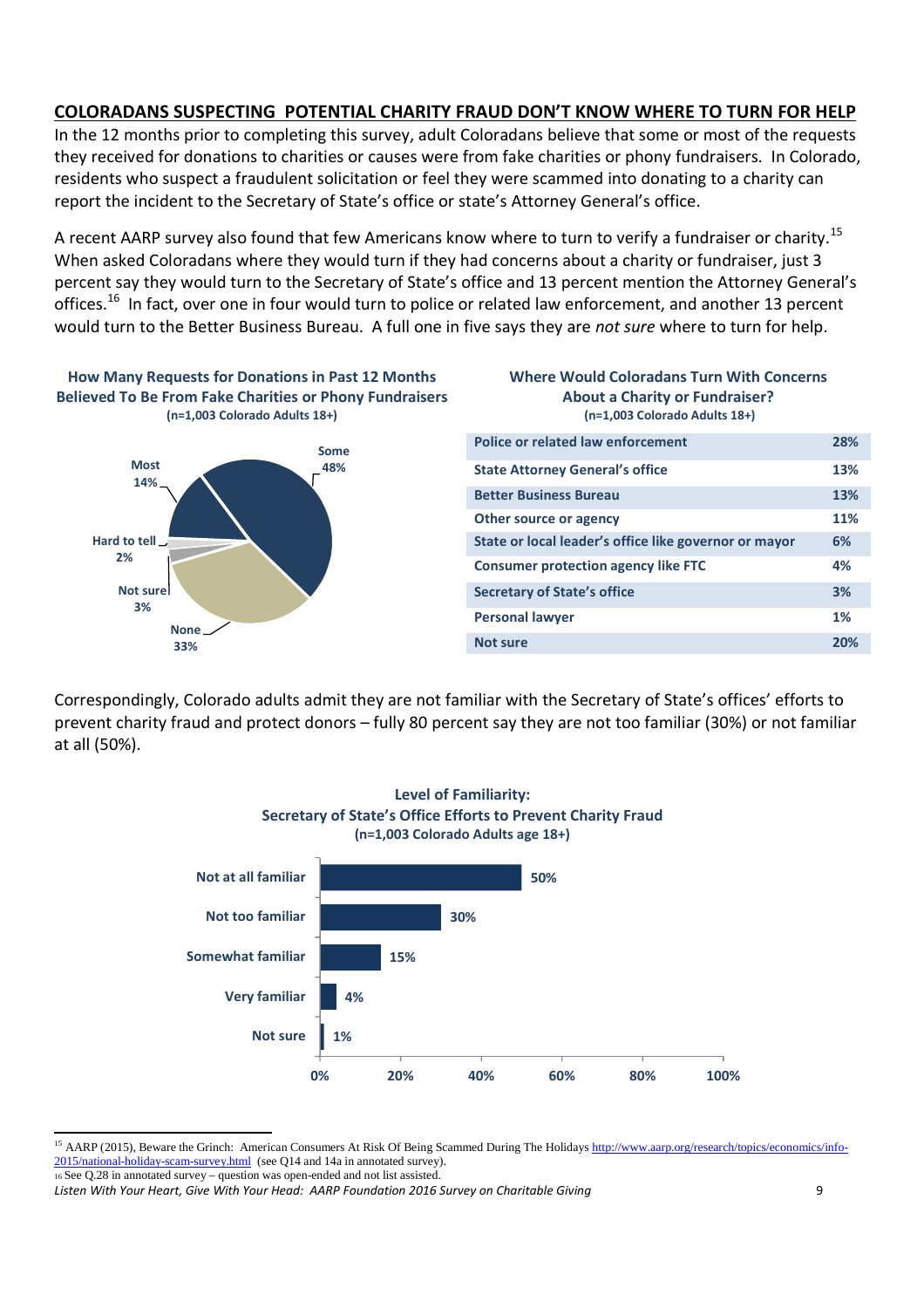### **COLORADO NEEDS TO MAINTAIN CHARITY REGULATION AND DONOR PROTECTION**

Preventing and regulating fraud continues to be a high priority for Colorado's State Attorney General and Secretary of State. Results of this survey show that Coloradans agree the that state government should be responsible for monitoring and regulating charities and protecting donors. However, nearly onequarter think that charity watchdog groups should also provide oversight and protection, and another one in ten think leaders of charity organizations should be more responsible. Very few feel there is little need for any oversight



#### **SUMMARY**

Data from this survey show that while most Coloradans give generously to a wide variety of charities and causes that are likely legitimate and well-run, their concerns are high about the misuse of funds and fraud. This isn't too surprising given that nearly two-thirds believe that some or most of their recent requests for a donation came from a fake charity or a phony fundraiser.

With the increasing numbers of charities and fundraisers facing suspension or delinguent and non-compliant status, donors are at a higher risk for contributing to an organization or cause that reflects their key concerns. In preventing the misuse or unintended use of charitable contributions or fraud, the data points to both the donor and those designated to regulate charities and fundraisers to increase awareness of information and resources that can protect against fraud.

Well over 3 in 4 Coloradans who made a recent donation failed a short in-survey quiz aimed at knowledge of charities and protective measures. And, about half made a donation without verifying the legitimacy of the charity or without knowing how their donation would be used with the charity. Moreover, half of recent Colorado adult donors indicate they don't always research the charity or cause before making a donation. Concurrently, most Coloradans are unaware of the best or correct consumer resources and protections available to research a charity's financials or active programs and services, or verify the legitimacy of a charity.

There is a tremendous opportunity for those dedicated to preventing charity fraud in Colorado and protecting those who financially support and encourage the vital and enhancing work provided by the many legitimate and beneficial organizations and causes. The data strongly suggest the need for apparent and consistent public information and education about donating to charities and causes and where to turn to report concerns about a charity or fundraiser.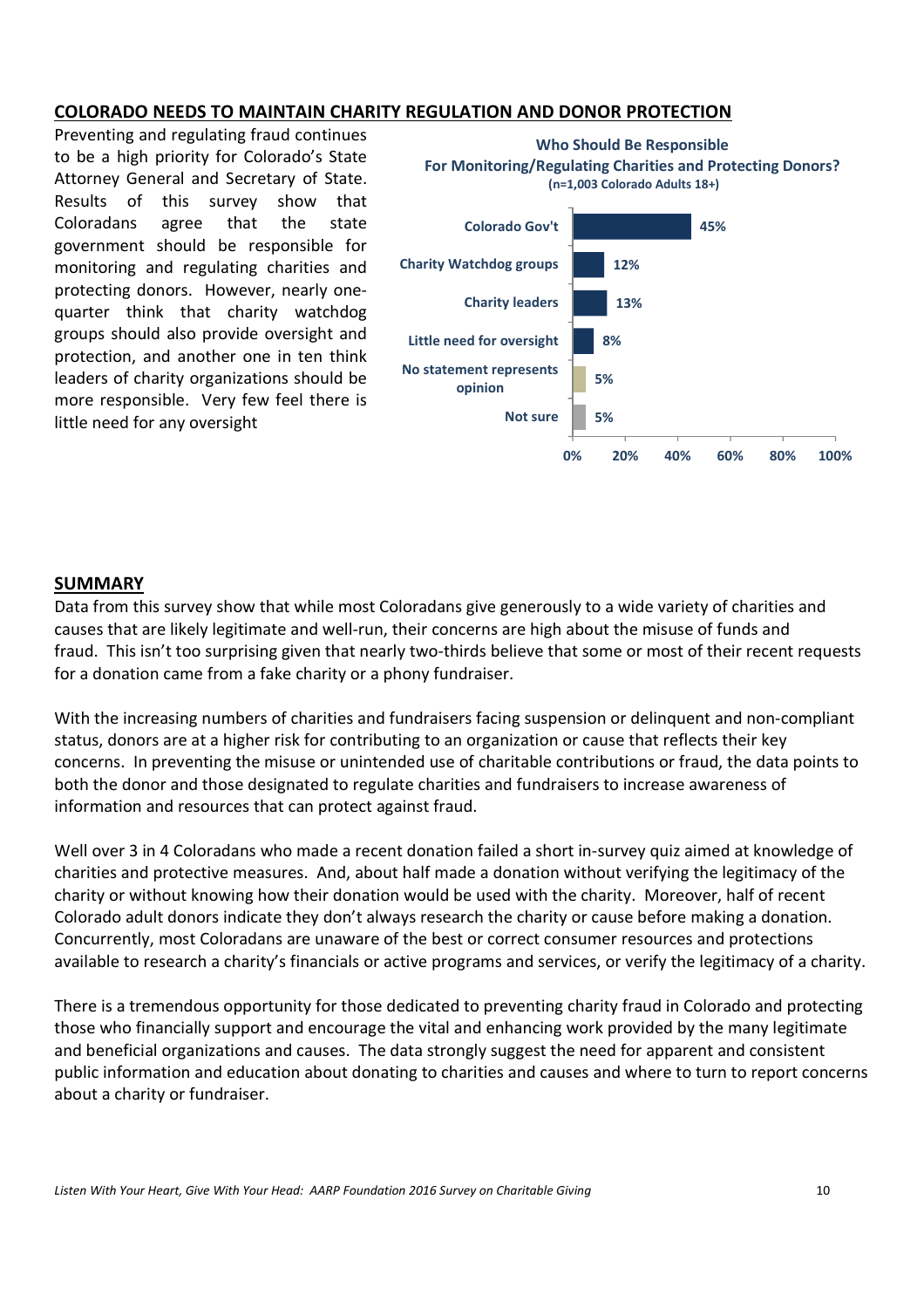## **DEMOGRAPHICS OF SURVEY RESPONDENTS** (n=1,003 COLORADO ADULTS AGE 18+)

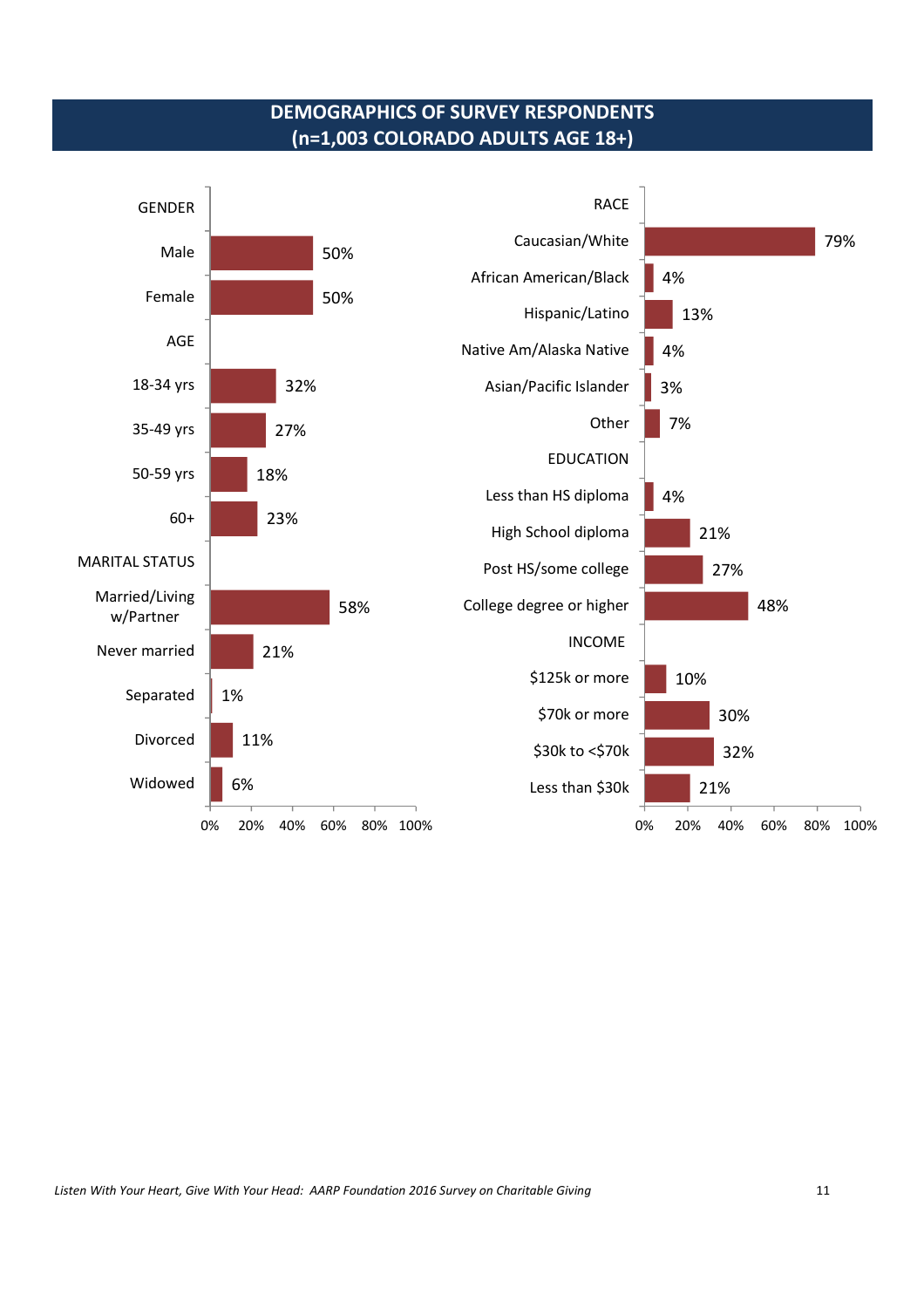#### **METHODOLOGY**

In January 2016, AARP engaged Alan Newman Research to conduct a research study among the general population in Colorado concerning charity fraud. ANR completed a total of 1,003 interviews. Interviews took place February 29, 2016 through March 14, 2016

Respondents were screened for being aged 18 or older and living in Colorado. Both landline (RDD) and cell phone sample were used for this research. A total of 10,800 records were dialed (574 by landline and 429 by cell phone). The total statewide sample of 1,003 respondents yields a maximum statistical error of  $\pm$  3.1% at the 95% level of confidence.<sup>17</sup> Percentages of some questions may exceed 100% due to rounding or the use of multiple response question formats. Statistical tests have been performed to determine whether observed differences in the tables are statistically significant. All data have been weighted by age and sex according to 2013 Census estimates from the American Community Survey (ACS). Results were weighted to accurately reflect the state of Colorado's distribution of age and sex according to Census estimates.

|                                          | <b>Landline</b> | <b>Cell</b> |
|------------------------------------------|-----------------|-------------|
| <b>NUMBER OF FULL COMPLETES</b>          | 574             | 429         |
| <b>TOTAL NUMBERS RELEASED</b>            | 5800            | 5000        |
|                                          |                 |             |
| <b>COOPERATION RATE (COOP3)</b>          | 55.80%          | 51.00%      |
| <b>REFUSAL RATE (REF3)</b>               | 19.40%          | 21.50%      |
| <b>RESPONSE RATE (RR3)</b> <sup>18</sup> | 15.10%          | 14.80%      |

Listen With Your Heart, Give With Your Head: AARP Foundation 2016 Survey on Charitable Giving 12

<sup>&</sup>lt;sup>17</sup> This means that in 95 out of 100 samples of this size, the results obtained in the sample would be within  $\pm$  3.1 percentage points of the results obtained had everyone in the population been interviewed.

<sup>&</sup>lt;sup>18</sup> This response rate formula (RR3) requires the calculation of 'e' which is the proportion of cases of unknown eligibility that are estimated to actually be eligible. The following formula was used to determine 'e': e = Complete + Terminate Early + Confirmed Household No Answer, Busy, and Answering Machine + Callbacks + Language Barrier / Complete + Terminate Early + Confirmed Household No Answer, Busy, and Answering Machine + Callbacks + Language Barrier + Government/Business + Non-Working + Screened Out + Over Quota.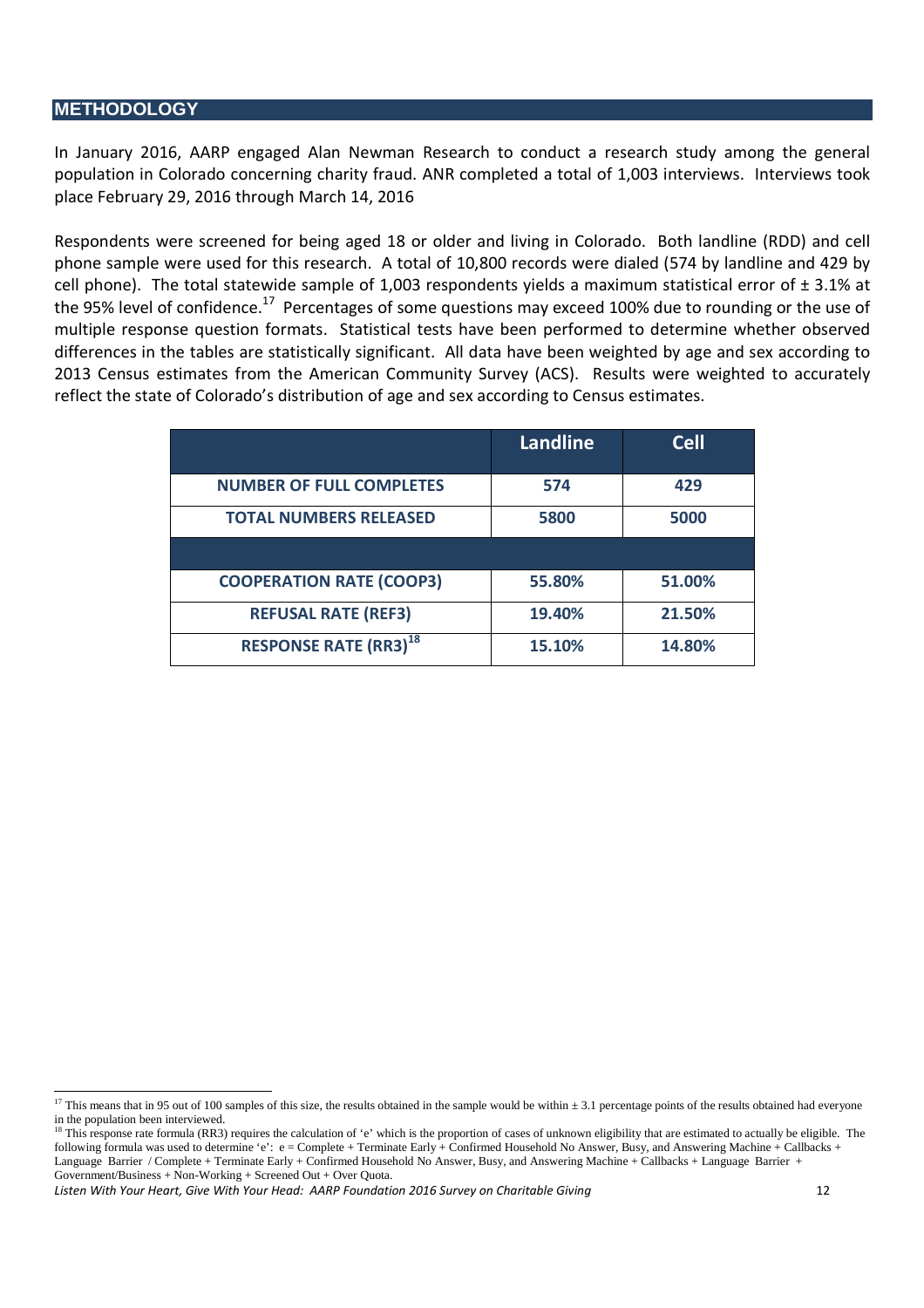## **AARP FOUNDATION – 2016 COLORADO CHARITY FRAUD SURVEY ANNOTATED QUESTIONNAIRE (n=1,003 Colorado Adults Ages 18 And Older; M.E. = ± 3.1 percent)**

## **SCREENING QUESTIONS**

Hello, this is \_\_\_\_\_\_ calling from Alan Newman Research, a national opinion research firm. We are not telemarketers and are not trying to sell you anything. Your responses to this survey will be kept entirely confidential.

S1. Our study is interested in the opinions of certain age groups. Could you please tell me your age as of your last birthday? [IN YEARS] \_\_\_\_\_\_\_\_\_\_\_ [RECORD ACTUAL AGE AND USE THE AGE GROUPS BELOW TO KEEP TRACK OF HOW MANY RESPONDENTS WE ARE GETTING IN EACH GROUP]

| -- |    |                      |
|----|----|----------------------|
|    | %  | $N = 1003$           |
|    | 32 | 18-34                |
|    | 27 | $35 - 49$            |
|    | 18 | 50-59                |
|    | 23 | $60+$                |
|    | O  | Under 18 [TERMINATE] |
|    | ∩  | Refused [TERMINATE]  |

GENDER – RECORD BY OBSERVATION

| %  | $N = 1003$ |
|----|------------|
| 50 | Female     |
| 50 | Male       |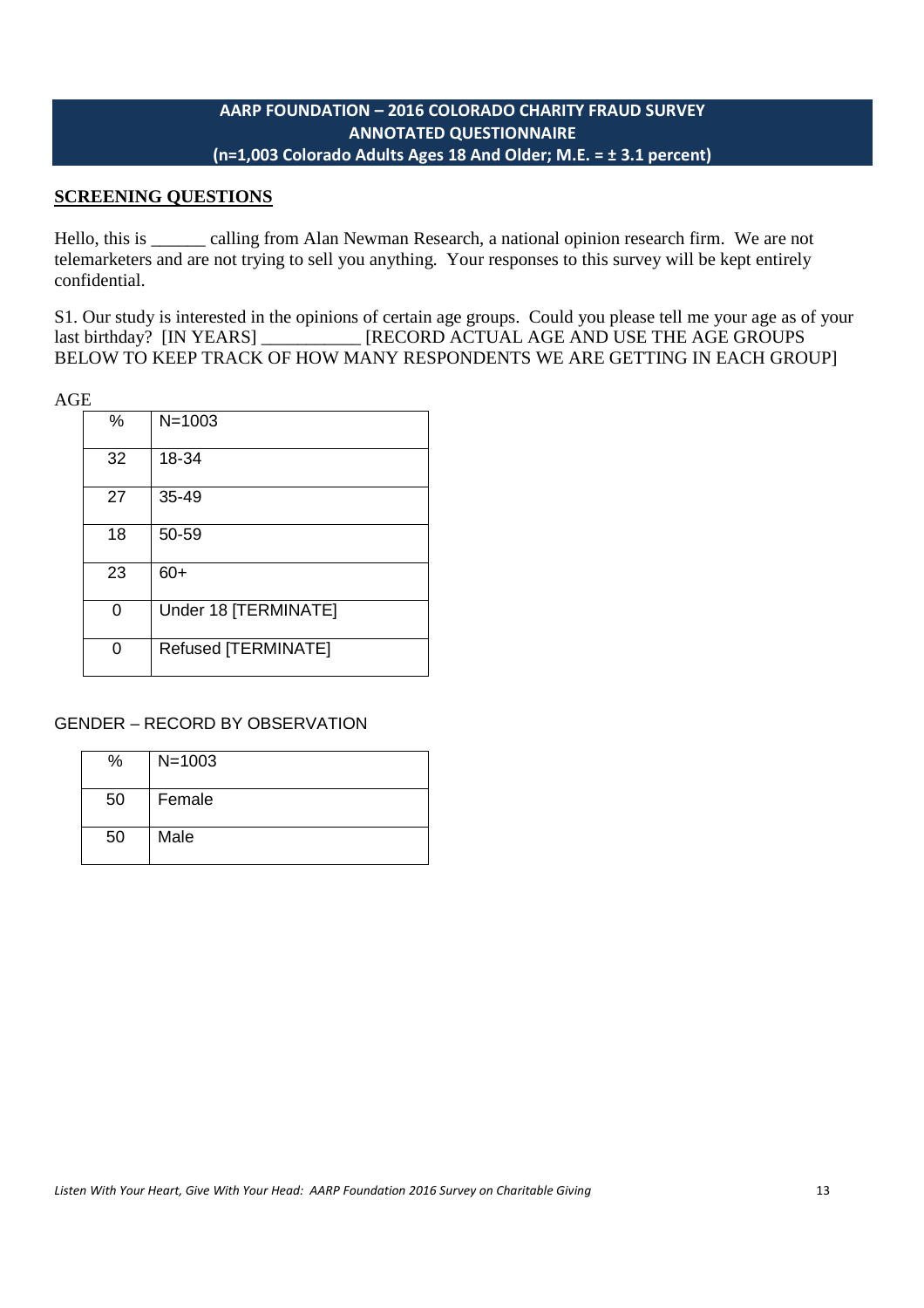### **CELL PHONE AND INTERNET ACCESS**

*First, we'd like to ask you some questions about your experience with computers and the Internet.*

1. Do you use a smartphone – for example, an i-phone or droid that enables you to access the internet, send and receive email, view movies or books, download applications, and take pictures or videos?

| %  | $N = 1003$                   |
|----|------------------------------|
| 78 | Yes                          |
| 22 | No                           |
| 0  | Not sure [DO NOT READ]       |
| ი  | <b>REFUSED [DO NOT READ]</b> |

2. Do you use the internet, at least occasionally either through your phone or other device like a laptop or desktop computer, a notebook or i-pad, or any other device?

| ℅  | $N = 1003$                                  |
|----|---------------------------------------------|
| 91 | Yes                                         |
| 9  | No [SKIP TO QUESTION 4]                     |
| -1 | Not sure [DO NOT READ] [SKIP TO QUESTION 4] |
| 0  | REFUSED [DO NOT READ] [SKIP TO QUESTION 4]  |

3. Did you use the internet yesterday – again either through your phone or some other device?

| %   | $N = 915$              |
|-----|------------------------|
| 93  | Yes                    |
|     | No                     |
| ا > | Not sure [DO NOT READ] |
| O   | REFUSED [DO NOT READ]  |

#### **CHARITABLE GIVING BEHAVIOR AND INTERESTS**

4. Have you ever donated money to a charitable organization or cause?

| $\%$     | $N = 1003$                                              |
|----------|---------------------------------------------------------|
| 81       | Yes                                                     |
| 18       | No [SKIP TO QUESTION 18]                                |
| 1        | Not sure/don't know [DO NOT READ] [SKIP TO QUESTION 18] |
| $\leq$ 1 | Refused [DO NOT READ] [SKIP TO QUESTION 18]             |

5. And would you say you typically donate money to charities that support local causes in Colorado, those that support national causes, those that support international causes, or do you typically donate to some combination of all three types of causes?

| ℅             | $N = 814$                           |
|---------------|-------------------------------------|
| 33            | Only local causes                   |
| 9             | Only national causes                |
| $\mathcal{P}$ | Only international causes           |
| 54            | Some combination of all three types |
| $\mathcal{P}$ | Not sure [DO NOT READ]              |
| 4ء            | Refused [DO NOT READ]               |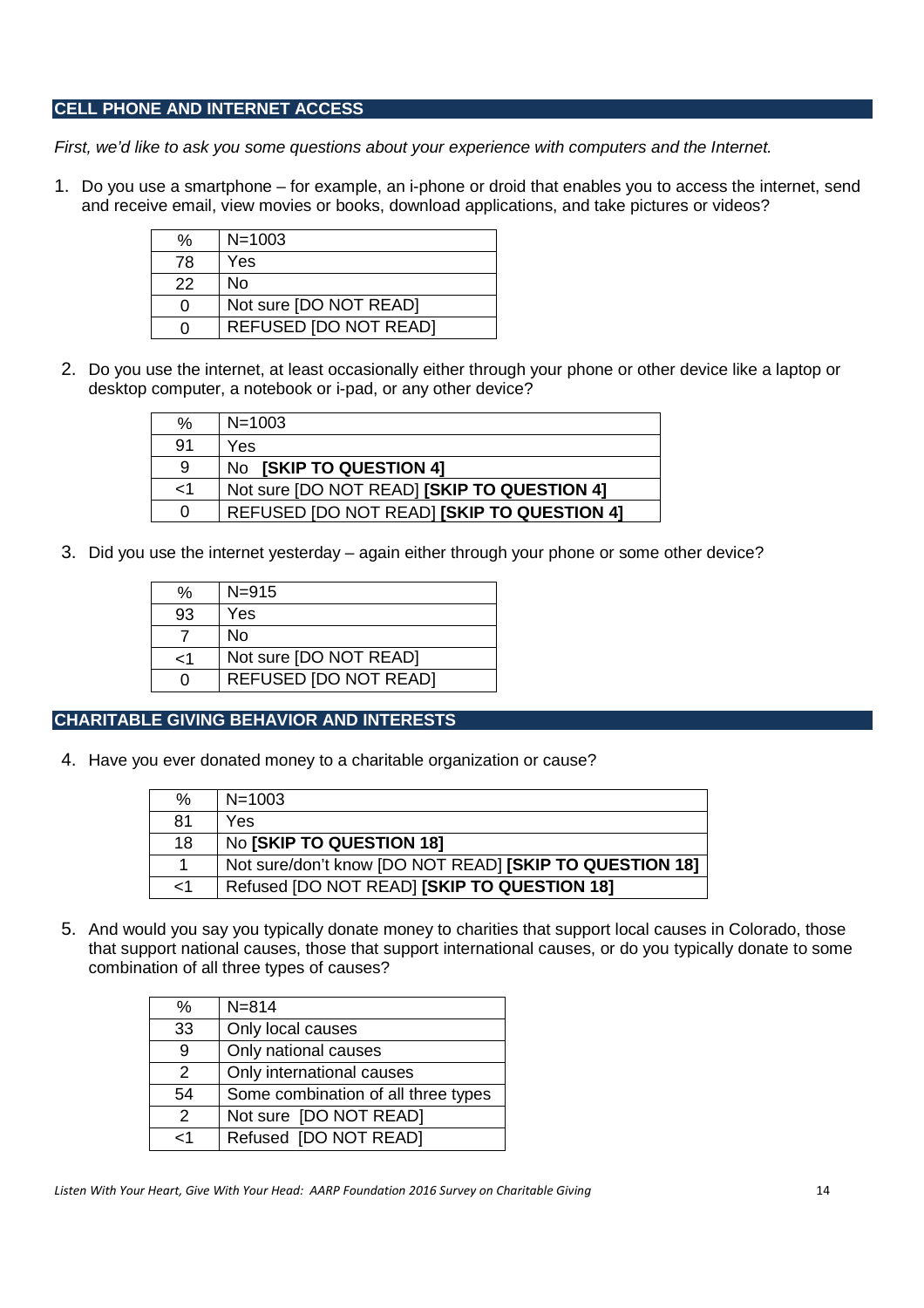6. In the past 12 months, or since last **[February/March]** have you received a request to make a donation to a charity or cause via…?

|                                       |     |    | $\%$       |         |
|---------------------------------------|-----|----|------------|---------|
|                                       | %   | %  | Not sure/  | %       |
| $N = 814$                             | Yes | No | don't know | Refused |
| A phone call?                         | 53  | 46 |            |         |
| An email?                             | 44  | 54 |            |         |
| A letter or flyer in the postal mail? | 66  | 32 |            |         |
| A text message?                       |     | 91 |            |         |
| A representative or a fundraiser?     | 52  |    |            |         |

7. And in the past 12 months, have you donated money to a charitable organization or cause – with or without being asked by an organization or fundraiser?

| ℅  | $N = 814$                         |
|----|-----------------------------------|
| 74 | Yes [SKIP TO QUESTION 9]          |
| 26 | No                                |
|    | Not sure/don't know [DO NOT READ] |
|    | Refused [DO NOT READ]             |

8. Why not – what was the main reason you didn't donate in the last 12 months **[INTERVIEWER – DO NOT READ LIST – USE FOR CODING – ACCEPT ONE – FIRST REASON]**

| %  | $N = 215$                                                |
|----|----------------------------------------------------------|
| 48 | Can't afford to give more                                |
| 8  | Would rather spend money in other ways                   |
| 12 | No one asked me to give                                  |
| 4  | Don't know enough about charities                        |
| 2  | I volunteer my time instead of giving money              |
| 4  | I give money to family and friends when needed/necessary |
| 4  | Don't trust most charities                               |
| 9  | Other (specify)                                          |
| 8  | Not sure/ don't know                                     |
|    | Refused                                                  |

**[IF Q7 = NO, NOT SURE, REFUSED, GO TO QUESTION 18]**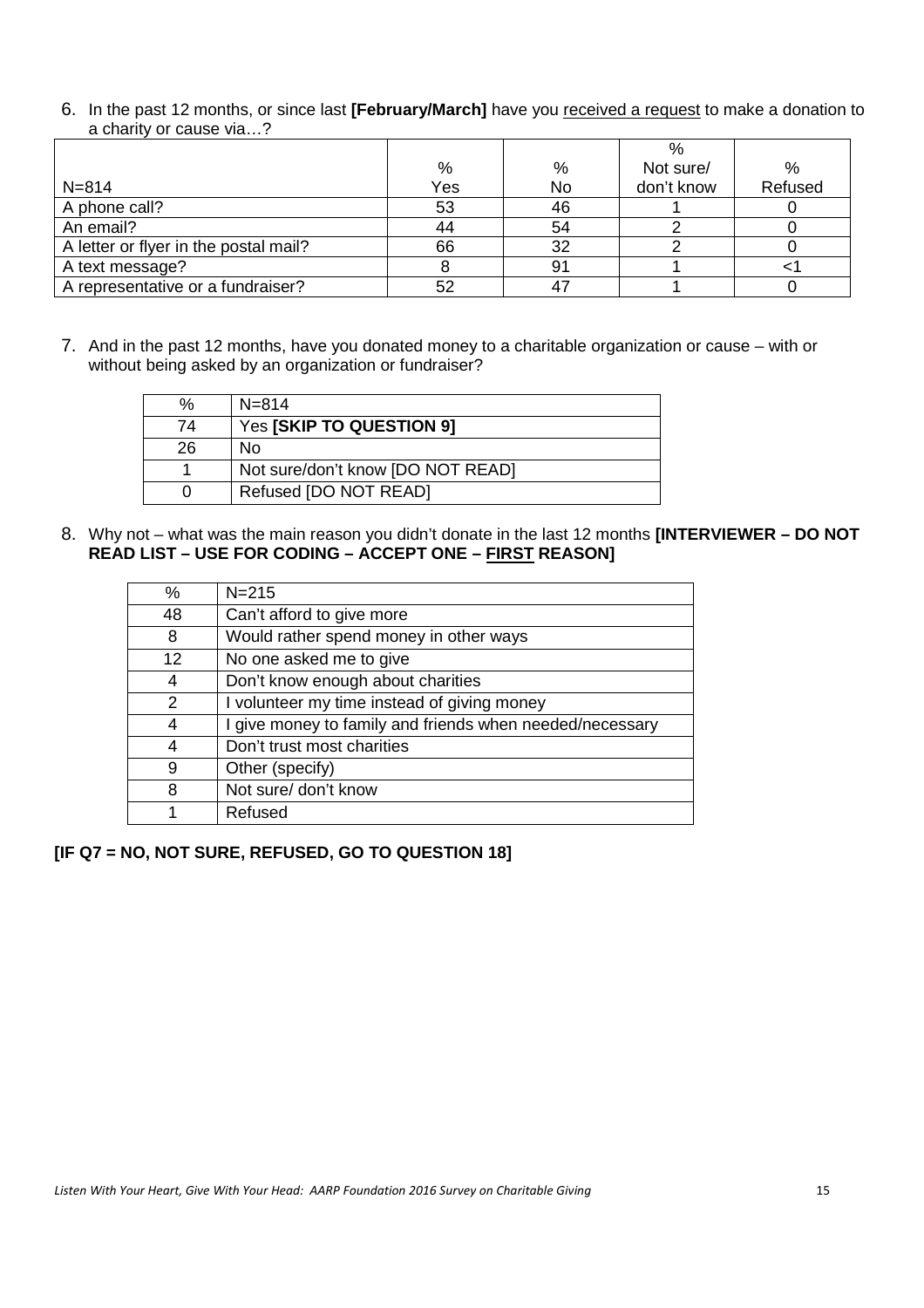9. Again, thinking of the past 12 months or since last **[February/March]**, did you donate money to an organization or cause that represents **[RANDOMIZE a-m; MULTIPLE RESPONSES ALLOWED]**

| %  | $N = 599$                                                                      |
|----|--------------------------------------------------------------------------------|
| 19 | Arts or culture?                                                               |
| 29 | Animal welfare?                                                                |
| 34 | Education?                                                                     |
| 47 | Health – including cancer causes, chronic diseases, or physician's causes?     |
| 52 | Human services – such as elderly, homelessness, or hunger?                     |
| 23 | International or foreign programs or causes?                                   |
| 37 | Private or community foundations?                                              |
| 39 | Religion?                                                                      |
| 36 | Youth or children protection or development?                                   |
| 34 | Veterans or the military?                                                      |
| 22 | Fire, police, or the sheriff's department?                                     |
| 19 | The environment?                                                               |
| 23 | A one-time natural disaster relief fund or causes like floods or forest fires? |
| 3  | Not sure/don't know [DO NOT READ]                                              |
| 1  | Refused [DO NOT READ]                                                          |

10.About how many of those donations were made AFTER you asked how much of your money would go to the fundraiser or organization requesting the donation and how much would go to the charitable cause itself? All of the donations you made, some of them, or none of them?

| ℅            | $N = 599$                             |
|--------------|---------------------------------------|
| 35           | All of them                           |
| 29           | Some of them                          |
| 30           | None of them                          |
| 6            | Not sure/can't remember [DO NOT READ] |
| $\epsilon$ 1 | Refused [DO NOT READ]                 |

11.And about how many of those donations were made AFTER you verified that the fundraiser or charity requesting the donation was legally allowed to raise money in Colorado? Would you say all of the donations you made, some of them, or none of them?

| ℅  | $N = 599$                             |
|----|---------------------------------------|
| 48 | All of them                           |
| 15 | Some of them                          |
| 31 | None of them                          |
| 5  | Not sure/can't remember [DO NOT READ] |
| 0  | Refused [DO NOT READ]                 |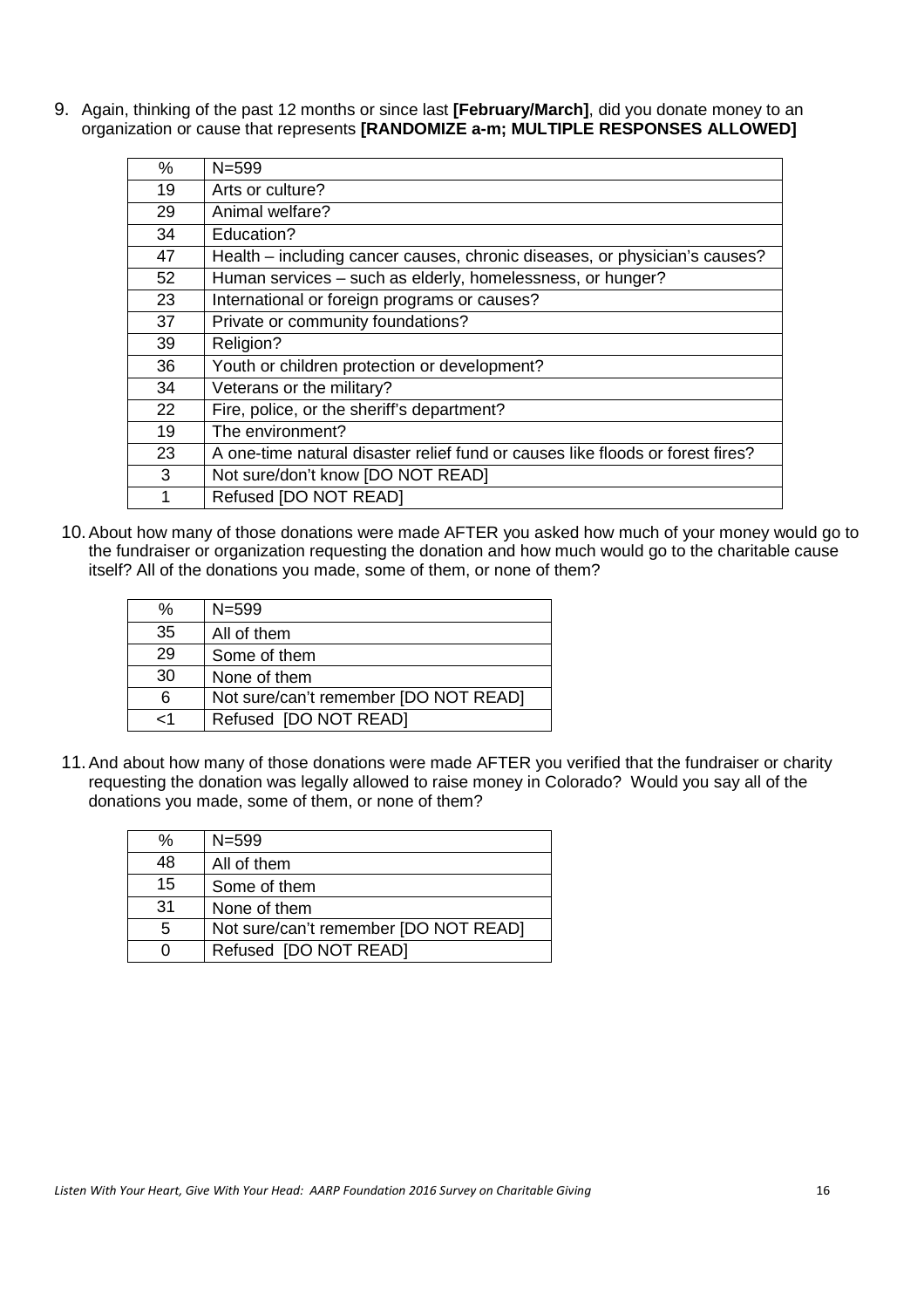12.And what was the approximate value of the most recent donation you made in the past 12 months or since last **[February/March]**? [DO NOT READ – USE LIST FOR CODING – IF NECESSARY, PROMPT with *how much money did you give in your most recent donation?*]

| $\%$ | $N = 599$                   |
|------|-----------------------------|
| 22   | Less than \$25?             |
| 16   | Between \$25 and \$49?      |
| 16   | Between \$50 and \$99?      |
| 28   | Between \$100 and \$499?    |
| 3    | Between \$500 and \$999?    |
| 5    | Between \$1000 and \$4,999? |
| 1    | \$5,000 or more?            |
| 2    | Don't know                  |
|      | Refused                     |

13.Please tell me in which of the following ways you prefer to be asked by a fundraiser or charitable organization for a donation …..do you prefer to be asked: [MULTIPLE RESPONSES ALLOWED] **RANDOMIZE**

| %  | $N = 599$                                                |
|----|----------------------------------------------------------|
| 32 | In an email?                                             |
| 27 | In person – for instance, at your door or on the street? |
| 45 | In a letter or flyer in the postal mail?                 |
| 13 | A phone call?                                            |
| 15 | Through a social media site ad, pop-up or message?       |
| 3  | Via a text message?                                      |
| 6  | Depends on situation/organization [VOLUNTEERED - DO      |
|    | <b>NOT READ]</b>                                         |
|    | Not sure/don't know [DO NOT READ]                        |
|    | Refused [DO NOT READ]                                    |
|    |                                                          |

14. And in which of the following ways do you prefer to give money to the charities or causes you are interested in donating to: [RANDOMIZE a-f]

| %              | $N = 599$                                                     |
|----------------|---------------------------------------------------------------|
| 54             | By mailing in a check?                                        |
| 30             | Completing an online donation form?                           |
| 36             | Giving cash or credit card information in person to a charity |
|                | representative or fundraiser?                                 |
| 7              | Providing credit or debit card information over the phone?    |
| 9              | Providing credit or debit card information through email or   |
|                | text response?                                                |
| 24             | Sending donation through payment service like PayPal?         |
| $\overline{2}$ | Depends on situation/organization [VOLUNTEERED - DO           |
|                | <b>NOT READ]</b>                                              |
| 1              | Not sure/don't know [DO NOT READ]                             |
| 1              | Refused [DO NOT READ]                                         |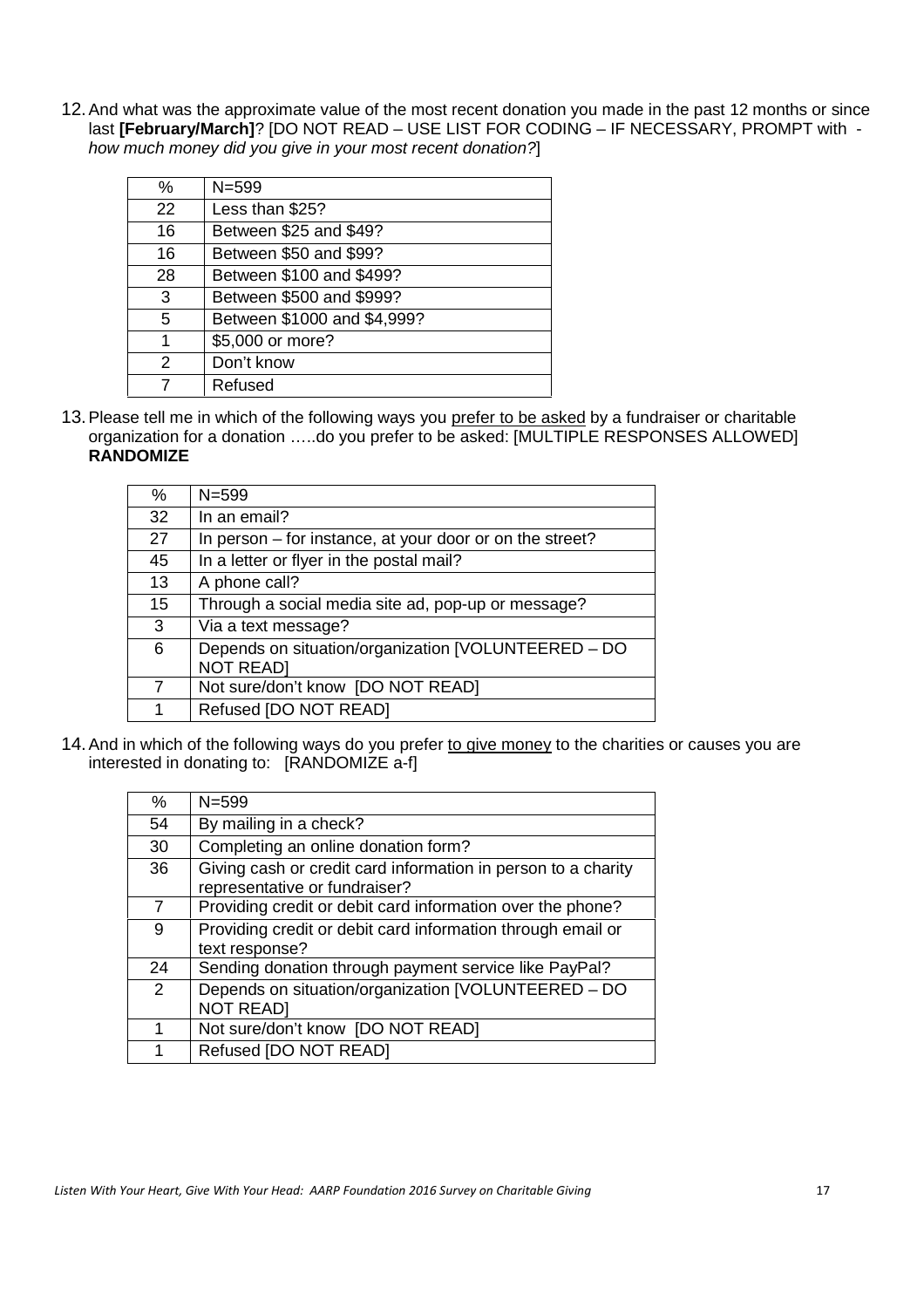15.Would you say that making donations to charities or causes that interest you are usually spur-of-themoment decisions for you, or do you tend to do a lot of research before making any donations?

| %              | $N = 599$                                              |
|----------------|--------------------------------------------------------|
| 62             | Usually do a lot of research before deciding to donate |
| 27             | Usually it's a spur of the moment decision             |
| 8              | Done it both ways [VOLUNTEERED - DO NOT READ]          |
| $\overline{2}$ | Not sure/don't know [DO NOT READ]                      |
|                | Refused [DO NOT READ]                                  |

16.Again, thinking of the past 12 months or since last **[February/March]**, did you make any donation as a result of [RANDOMIZE a-i]

|                                                                                          |     |    | $\%$       |          |
|------------------------------------------------------------------------------------------|-----|----|------------|----------|
|                                                                                          | %   | %  | Not sure/  | ℅        |
| $N = 599$                                                                                | Yes | No | don't know | Refused  |
| a. reading or hearing a news story?                                                      | 29  | 69 |            | <1       |
| b. reading or hearing an<br>advertisement for a cause?                                   | 31  | 68 | 2          | 0        |
| c. an email request from a charity or<br>fundraiser?                                     | 27  | 73 |            | 0        |
| d. seeing a social media post - like<br>on facebook or twitter?                          | 21  | 79 | ا>         | ا>       |
| e. being asked in person by <b>someone</b><br>you know $-$ such as family or<br>friends? | 58  | 42 | ا>         | -1       |
| f. being asked in person by someone<br>who is not family or a friend?                    | 40  | 59 | 1          | ا>       |
| g. a <b>phone</b> request from a charity or<br>fundraiser?                               | 17  | 83 | ا>         | $\Omega$ |
| h. attending a special or specific<br>event?                                             | 43  | 56 | ا>         | <1       |
| i. a text request from a charity or<br>fundraiser?                                       | 6   | 94 | <1         | 0        |

17. Would you say you always, sometimes, rarely or never research an organization or cause before you make a donation?

| %  | $N = 599$                         |
|----|-----------------------------------|
| 51 | Always                            |
| 31 | Sometimes                         |
| 10 | Rarely                            |
| 8  | <b>Never</b>                      |
|    | Not sure/don't know [DO NOT READ] |
| 0  | Refused [DO NOT READ]             |
|    |                                   |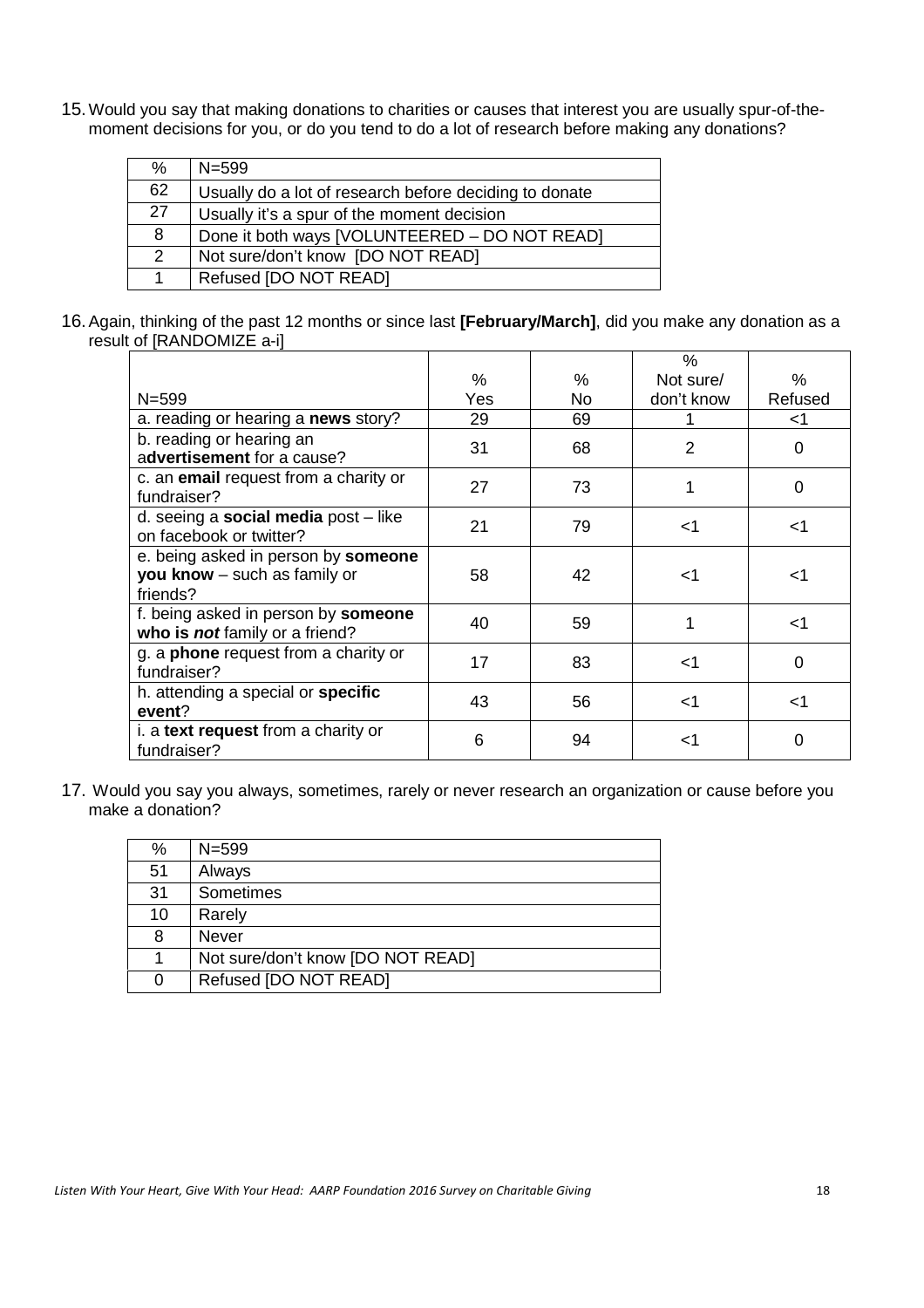#### **QUIZ – KNOWLEDGE OF CHARITY FRAUD AND PREVENTION**

After I read each of the following statements, tell me if you think it's true or false or if you're not sure: **[PROGRAMMER: RANDOMIZE Q18 – Q23]**

18.Professional fundraisers are allowed to keep most of the money they raise for charity as long as they don't lie about how much they keep.

| %  | $N = 1003$             |
|----|------------------------|
| 48 | True [CORRECT]         |
| 29 | False                  |
| 23 | Not sure [DO NOT READ] |
| O  | Refused [DO NOT READ]  |

19.In Colorado, professional fundraisers must be registered with the Governor's office and report how much they raise and how much goes to the charity's purpose.

| %  | $N = 1003$             |
|----|------------------------|
| 45 | True                   |
| 17 | False [CORRECT]        |
| 39 | Not sure [DO NOT READ] |
| -1 | Refused [DO NOT READ]  |

20.The best way to determine if a charitable organization is one you can trust is by looking at their financial history and performance.

| $\%$ | $N = 1003$             |
|------|------------------------|
| 67   | True                   |
| 20   | False [CORRECT]        |
| 14   | Not sure [DO NOT READ] |
| ი    | Refused [DO NOT READ]  |

21.Many legitimate charities or causes seek donations through social media like facebook or twitter.

| %            | $N = 1003$             |
|--------------|------------------------|
| 54           | True [CORRECT]         |
| 20           | False                  |
| 25           | Not sure [DO NOT READ] |
| $\epsilon$ 1 | Refused [DO NOT READ]  |

22. One sign of a likely fraudulent charity is HIGH administrative and fundraising costs AND low spending on programs and services.

| %   | $N = 1003$             |
|-----|------------------------|
| 62  | True [CORRECT]         |
| 17  | False                  |
| -21 | Not sure [DO NOT READ] |
| ہ ۔ | Refused [DO NOT READ]  |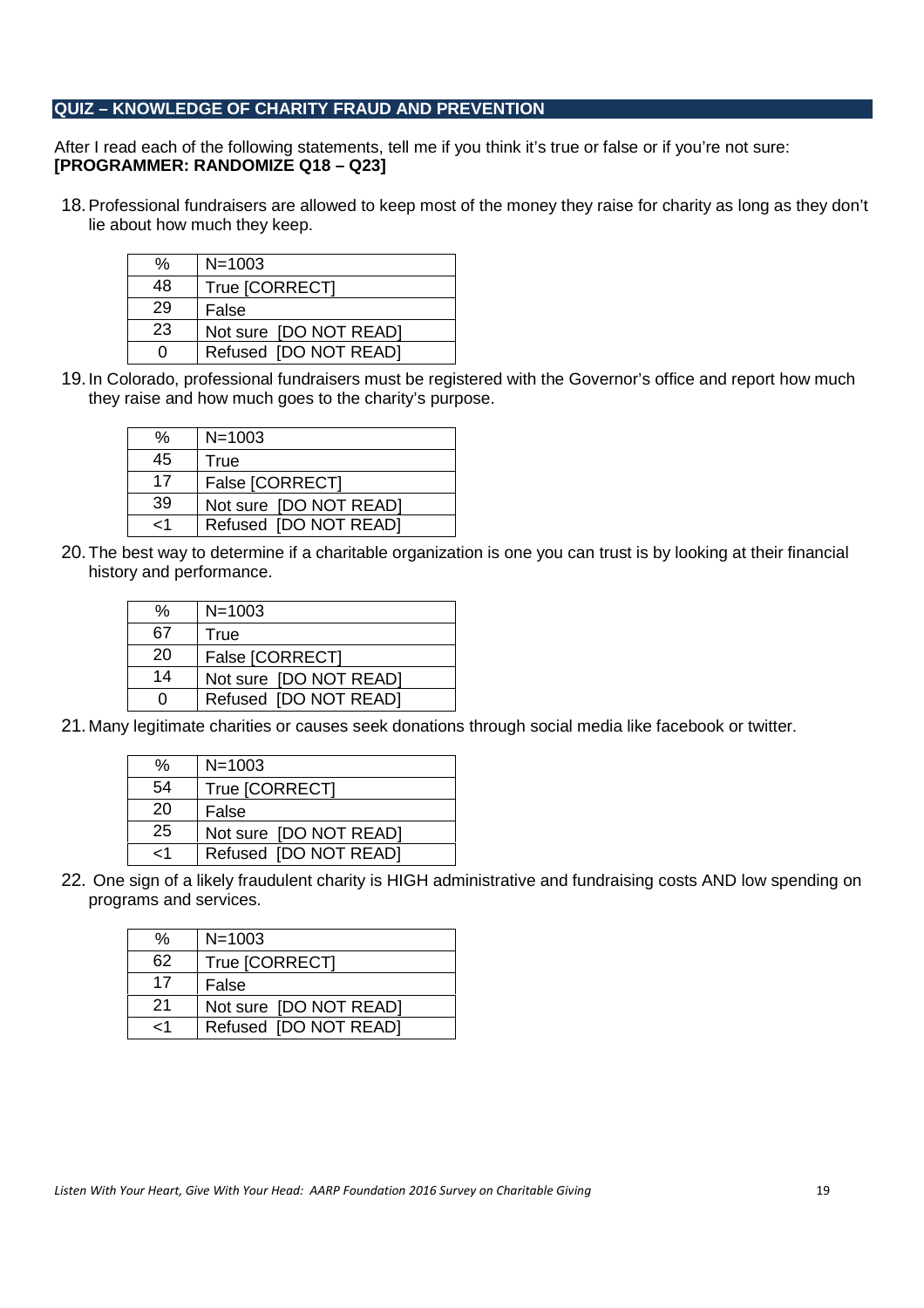23.Putting your phone number on the national do-not-call list will block charities or fake fundraisers from calling you for donations.

| %   | $N = 1003$             |
|-----|------------------------|
| 30  | True                   |
| 55  | False [CORRECT]        |
| 15  | Not sure [DO NOT READ] |
| ہ ۔ | Refused [DO NOT READ]  |

## **CHARITY FRAUD CONCERNS AND EXPERIENCE**

24.Now I'm going to read some possible issues that people may experience when donating money to charitable organizations or causes. How concerned are you about …[RANDOMIZE AND INSERT a-e, THEN READ as necessary: *are you very concerned, somewhat concerned, not too concerned, or not at all concerned*]

|                                                                          |           |           |           |            | $\%$      |         |
|--------------------------------------------------------------------------|-----------|-----------|-----------|------------|-----------|---------|
|                                                                          | %         | %         | %         | $\%$       | Not sure/ |         |
|                                                                          | Very      | Somewhat  | Not too   | Not at all | don't     | %       |
| $N = 1003$                                                               | concerned | concerned | concerned | concerned  | know      | Refused |
| The misuse of funds or<br>services?                                      | 61        | 24        | 9         | 4          |           | <1      |
| Fraud or theft of funds or<br>services?                                  | 60        | 25        | 8         | 6          |           | م -     |
| The inability of an organization<br>or cause to make a difference?       | 40        | 40        | 9         | 8          | 3         | ہ ۔     |
| Organizations or causes<br>straying from their core<br>mission or goals? | 39        | 35        | 13        | 9          | 4         | $<$ 1   |
| Measuring the effectiveness of<br>organizations or causes?               | 35        | 40        | 11        | 9          | 5         | <1      |

25. Thinking about all the requests for donations to charities or causes you've received in the past 12 months or since last **[February/March]**, how many of those requests do you think were from fake charities or phony fundraisers? Would you say most, some, or none at all?

| %              | $N = 1003$                                    |
|----------------|-----------------------------------------------|
| 14             | Most                                          |
| 47             | Some                                          |
| 33             | None at all                                   |
| $\overline{2}$ | Hard to tell/know [VOLUNTEERED – DO NOT READ] |
| 3              | Not sure/don't know [DO NOT READ]             |
| $<$ 1          | Refused [DO NOT READ]                         |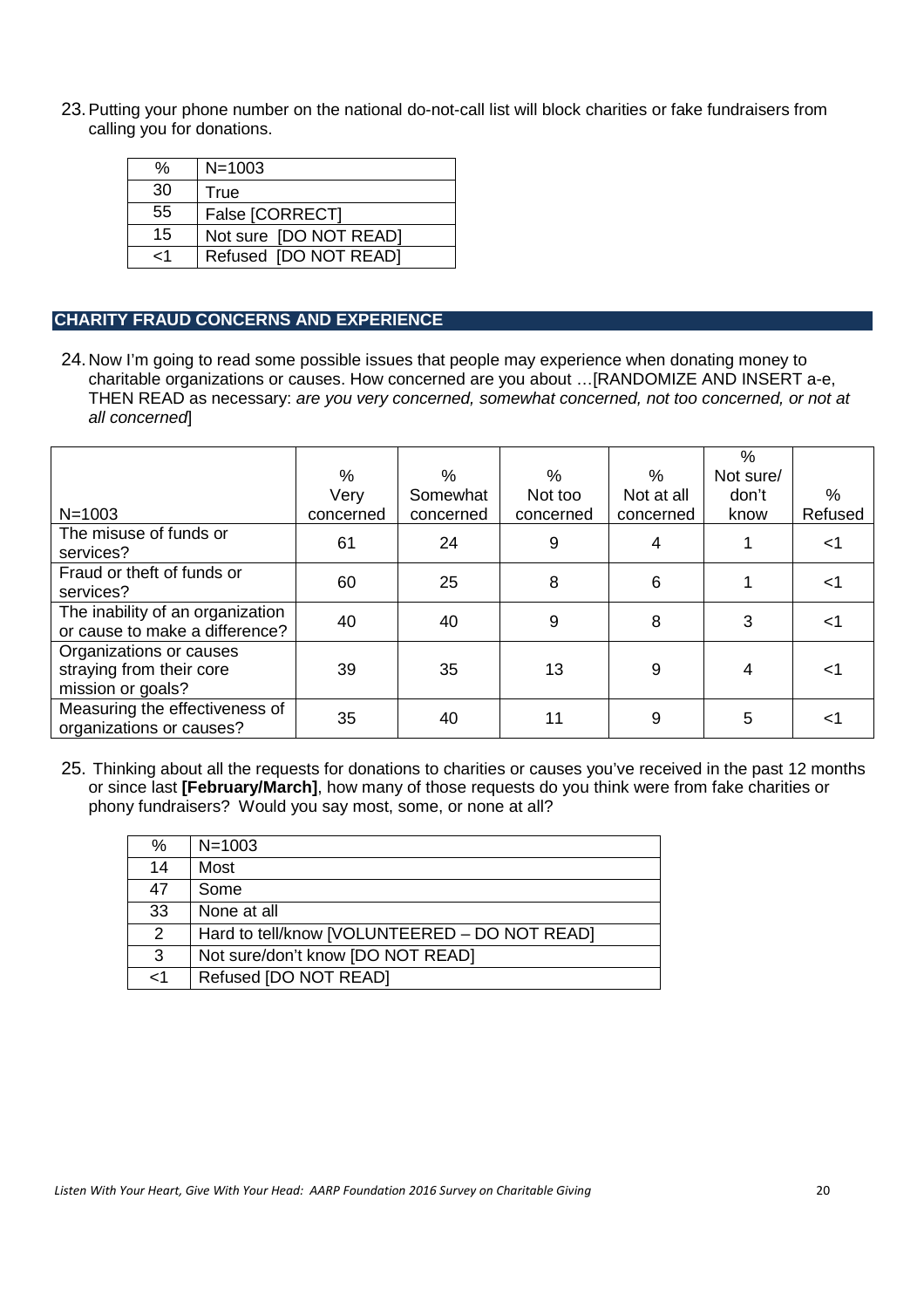#### **CHARITY FRAUD PROTECTION AND INFORMATION**

26. Who do you think should be the most responsible for monitoring and regulating charities and protecting those who donate – the state government, charity leaders, charity watchdog groups, or do you think there is little need for charity oversight and donor protections in Colorado?] [ROTATE a-d] [IF ASKED WHAT ARE WATCH DOG GROUPS, PROVIDE THE FOLLOWING: *in this case, third party or outside groups of individuals who are committed to monitoring charities to be sure they are operating legally and fairly*).

| %  | $N = 1003$                                                      |
|----|-----------------------------------------------------------------|
| 45 | Colorado state government                                       |
| 13 | <b>Charity leaders</b>                                          |
| 23 | Charity watchdog groups                                         |
| 8  | There is little need for any kind of charity/donor oversight or |
|    | protections in Colorado                                         |
| 5  | None of these statements represent my opinion/none of           |
|    | them/none [VOLUNTEERED]                                         |
| 5  | Not sure [DO NOT READ]                                          |
| -1 | Refused [DO NOT READ]                                           |

27. If you wanted to learn more

about a charity, where would you turn for reliable information? [DO NOT READ LIST – USE FOR CODING] [ACCEPT FIRST RESPONSE ONLY]

| %              | $N = 1003$                                 |
|----------------|--------------------------------------------|
| 6              | Family or friends                          |
| 1              | Local library                              |
| 9              | Charities website                          |
| 5              | Charity or cause representative            |
| $\overline{2}$ | State or national agency - IRS             |
| 10             | <b>Better Business Bureau (BBB)</b>        |
| 4              | Charity Watchdog site                      |
| 1              | Word of mouth                              |
| 47             | Internet search about it                   |
| 4              | Secretary of State                         |
| 1              | State Attorney general                     |
| ا>             | FBI (website or call)                      |
| 1              | Federal Trade Commission (website or call) |
| $\overline{2}$ | Other (specify)                            |
| 6              | Not sure                                   |
| ا>             | Refused                                    |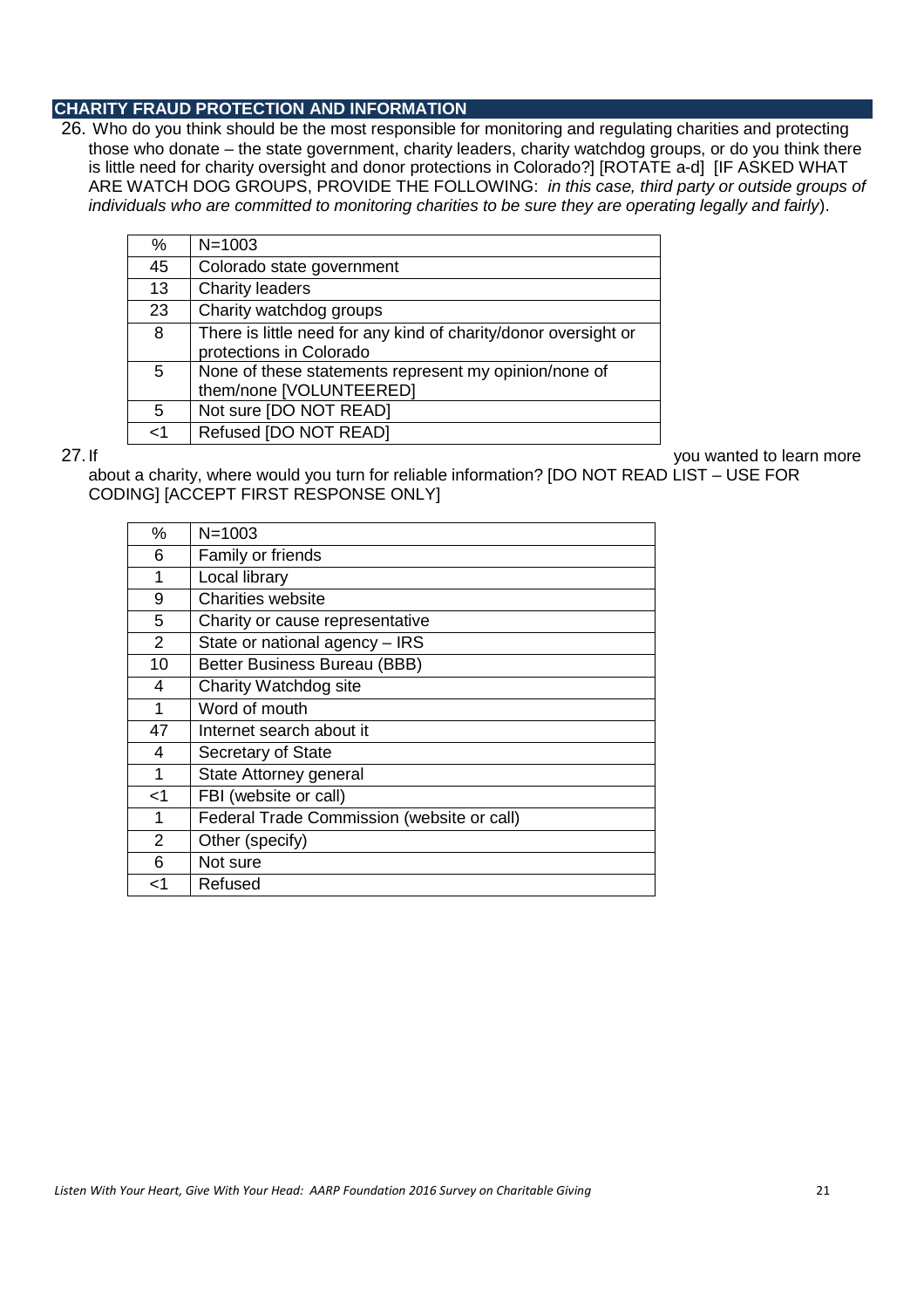28.If you had concerns about a charity or a person requesting donations where would you turn to report a possible charity scam: [DO NOT READ – USE FOR CODING] [ACCEPT FIRST RESPONSE ONLY]

| $\%$ | $N = 1003$                                                                                                       |
|------|------------------------------------------------------------------------------------------------------------------|
| 13   | State Attorney General's office                                                                                  |
| 28   | Police or related law enforcement                                                                                |
| 13   | Better Business Bureau                                                                                           |
| 3    | Secretary of State's office                                                                                      |
| 4    | A consumer protection agency like the Federal Trade<br>Commission                                                |
| 6    | A state or local leader's office like the governor or mayor                                                      |
| 1    | Personal lawyer                                                                                                  |
| 11   | Is there some other source or agency that you would turn to<br>for verification of a charity or cause? (specify) |
| 20   | Not sure/don't know                                                                                              |
| ا>   | Refused                                                                                                          |

29.Now I'm going to read some places that might be suitable for people in your community to access information about charities, make safe donations, or report possible charity scams. After I read each, tell me yes or no - if you think it is a good place or not for residents to access this information; or if you're not sure, simply say you're not sure. If you have never heard of the place, tell me that too. Let's begin – do you think [RANDOMIZE AND INSERT a-h, ALWAYS READ i, j, k, l in order]

|                                                              |     |     | %           | $\%$       |         |
|--------------------------------------------------------------|-----|-----|-------------|------------|---------|
|                                                              | %   | %   | Never heard | Not sure/  | %       |
| $N = 1003$                                                   | Yes | No. | οf          | don't know | Refused |
| a. The local library                                         | 46  | 45  |             | 8          | <1      |
| b. The police department                                     | 66  | 29  |             | 5          | $<$ 1   |
| c. Secretary of state's office                               | 64  | 23  |             | 12         | $<$ 1   |
| d. A community center - like                                 |     |     |             |            |         |
| a recreation center or senior                                | 40  | 48  |             | 10         | <1      |
| center                                                       |     |     |             |            |         |
| e. State Attorney General                                    | 70  | 18  |             | 11         | $<$ 1   |
| f. A local community website                                 | 52  | 35  |             | 12         | $<$ 1   |
| g. Churches – places of                                      | 43  | 48  |             | 8          | $<$ 1   |
| worship                                                      |     |     |             |            |         |
| h. Local Better Business                                     | 75  | 17  | 2           | 6          | $<$ 1   |
| <b>Bureau office</b>                                         |     |     |             |            |         |
| i. Charitywatch.org                                          | 53  | 16  | 19          | 12         | $<$ 1   |
| j. Give.org                                                  | 27  | 22  | 33          | 18         | $<$ 1   |
| k. Charity.org                                               | 31  | 23  | 30          | 16         | $<$ 1   |
| I. Is there some other place<br>in your community? (specify) | 18  | 57  | 0           | 25         | <1      |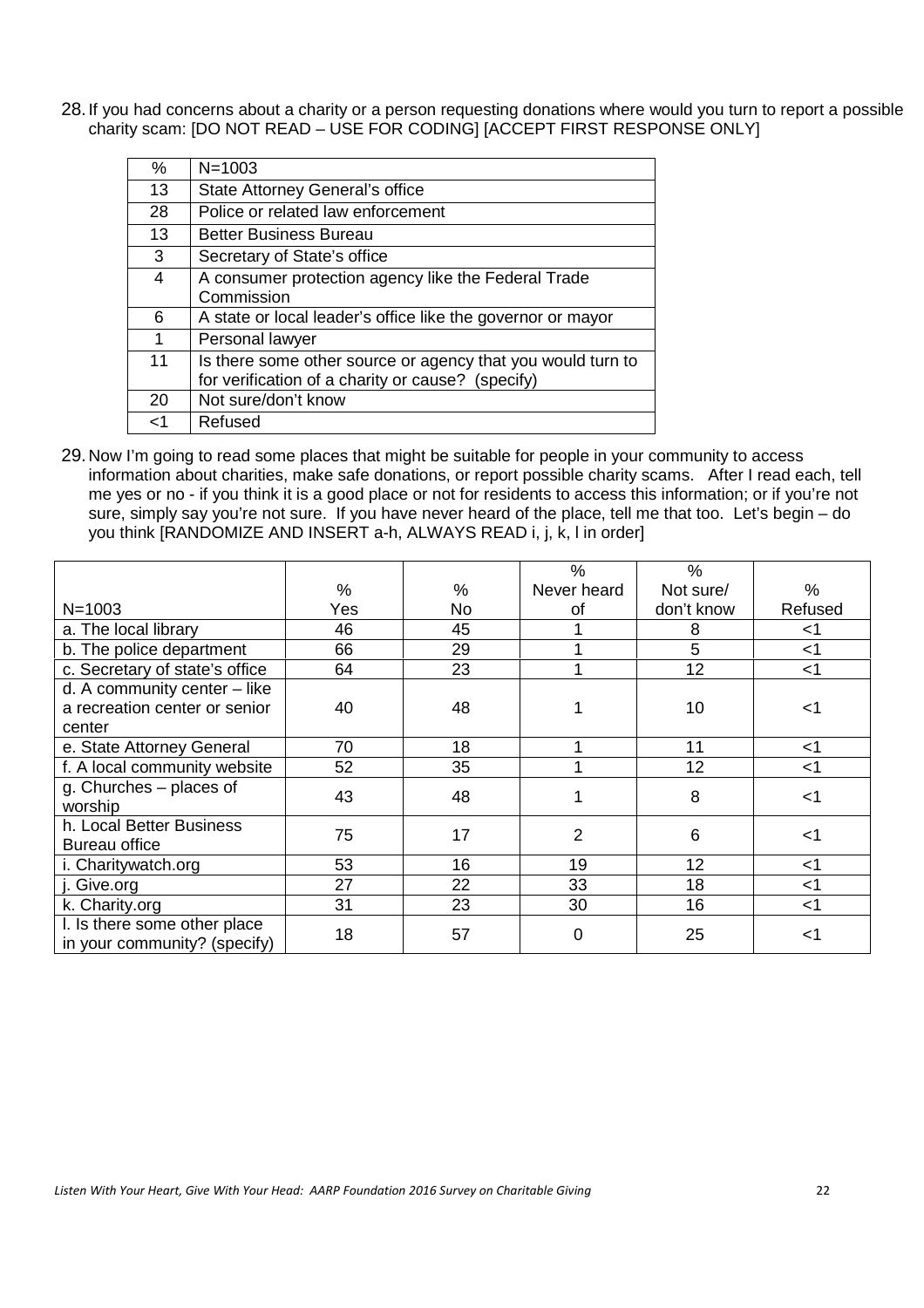30.How familiar are you with the Secretary of State's office efforts in Colorado to prevent charity fraud and protect donors? Would you say you are very familiar, somewhat familiar, not too familiar, or not at all familiar with this office and their efforts?

| %        | $N = 1003$                        |
|----------|-----------------------------------|
| 4        | Very familiar                     |
| 15       | Somewhat familiar                 |
| 30       | Not too familiar                  |
| 50       | Not at all familiar               |
| 1        | Not sure/don't know [DO NOT READ] |
| $\leq$ 1 | Refused [DO NOT READ]             |

### **DEMOGRAPHICS**

#### **The following questions are for classification purposes only and will be kept entirely confidential.**

D1. What is your current marital status? [DO NOT READ LIST – ONLY USE FOR CODING OR CLARIFICATION FROM RESPONDENT – If they say single, then ask 'are you separated, divorced, widowed, or never married]

| %     | $N = 1003$                       |
|-------|----------------------------------|
| 51    | Married                          |
| 7     | Not married, living with partner |
| 1     | Separated                        |
| 11    | <b>Divorced</b>                  |
| 6     | Widowed                          |
| 21    | Never married                    |
| $<$ 1 | Not sure [DO NOT READ]           |
| 2     | Refused [DO NOT READ]            |

D2. [ASK IF AGE 40+]. Are \_\_\_\_\_\_\_\_\_currently a member of AARP? [IF D1=A, then \_\_\_\_\_='you or your spouse'; If D1=B, then \_\_\_\_\_\_='you or your partner'; If D1=C-F, then \_\_\_\_\_='you']

| ℅               | $N = 608$              |
|-----------------|------------------------|
| $\overline{31}$ | Yes                    |
| 68              | No                     |
| 1               | Not sure [DO NOT READ] |
| $\epsilon$ 1    | Refused [DO NOT READ]  |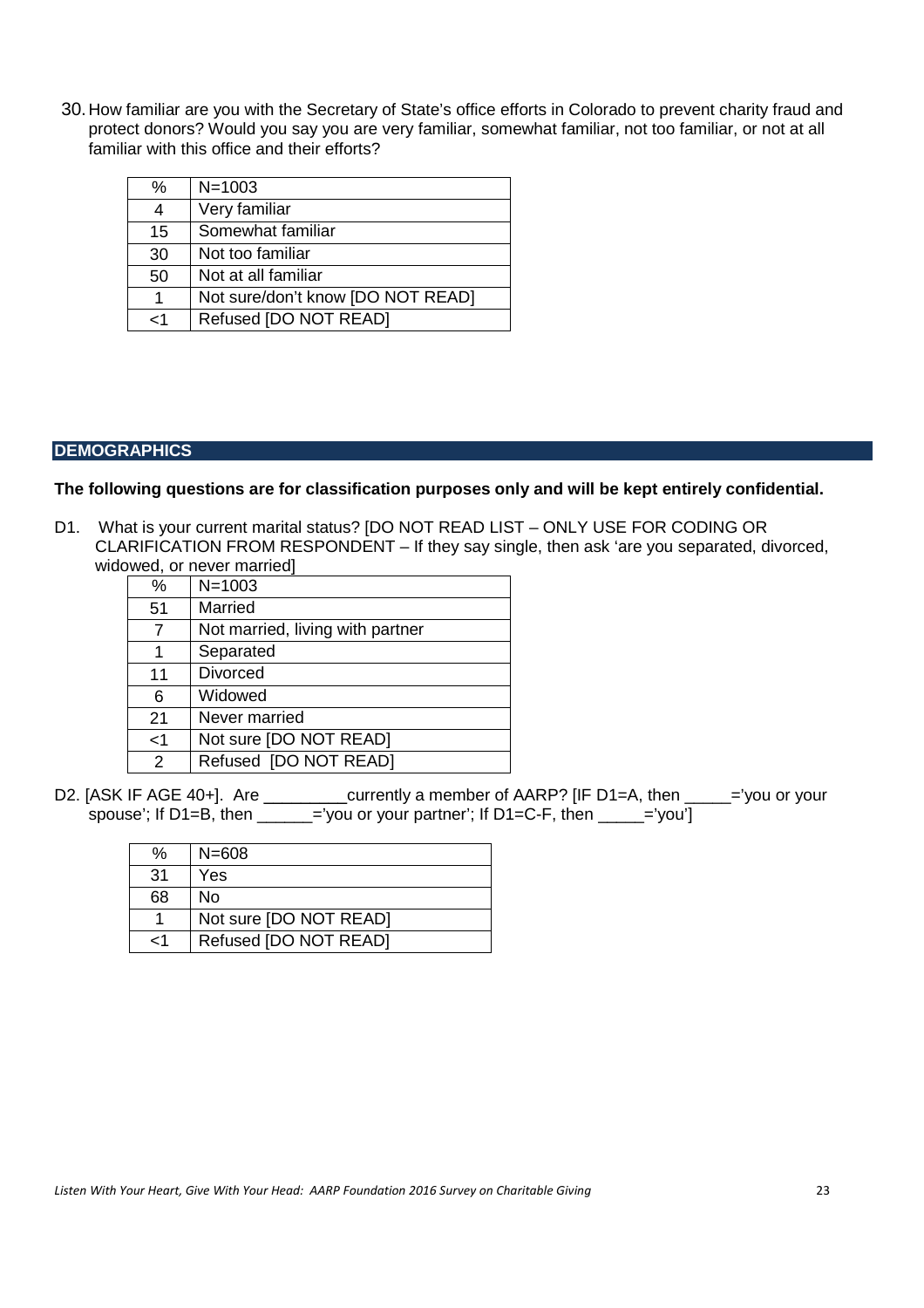D3. What is the highest level of education that you completed? [DO NOT READ LIST]

| %   | $N = 1003$                             |  |
|-----|----------------------------------------|--|
| 4   | 0-12th grade (no diploma)              |  |
| 21  | High school graduate (or equivalent)   |  |
| 9   | Post-high school education (no degree) |  |
| 17  | 2-year college degree                  |  |
| 30  | 4-year college degree                  |  |
| 18  | Post-graduate study or a graduate      |  |
|     | degree                                 |  |
| ا > | Not sure [DO NOT READ]                 |  |
| 1   | Refused [DO NOT READ]                  |  |

D4. Which of the following best describes your current employment status? Are you..... [READ EACH ANSWER CATEGORY]

| $\%$  | $N = 1003$                                                   |
|-------|--------------------------------------------------------------|
| 52    | Employed or self employed full-time                          |
| 13    | Employed or self employed part-time                          |
| 20    | Retired and not working at all                               |
| 14    | Currently unemployed or not in labor force for other reasons |
| $<$ 1 | Not sure [DO NOT READ]                                       |
|       | Refused [DO NOT READ]                                        |

D5. Are you of Hispanic, Spanish, or Latino origin or descent?

| ℅        | $N = 1003$             |
|----------|------------------------|
| 13       | Yes                    |
| 85       | Nο                     |
| $\leq$ 1 | Not sure [DO NOT READ] |
|          | Refused [DO NOT READ]  |

D6. What is your race? [DO NOT READ]

| %  | $N = 1003$                                |
|----|-------------------------------------------|
| 79 | White or Caucasian                        |
| 4  | <b>Black or African American</b>          |
| 4  | American Indian or Alaska Native          |
| 2  | Asian                                     |
| 1  | Native Hawaiian or other Pacific Islander |
| 7  | Other                                     |
| 1  | Not sure [DO NOT READ]                    |
| 3  | Refused [DO NOT READ]                     |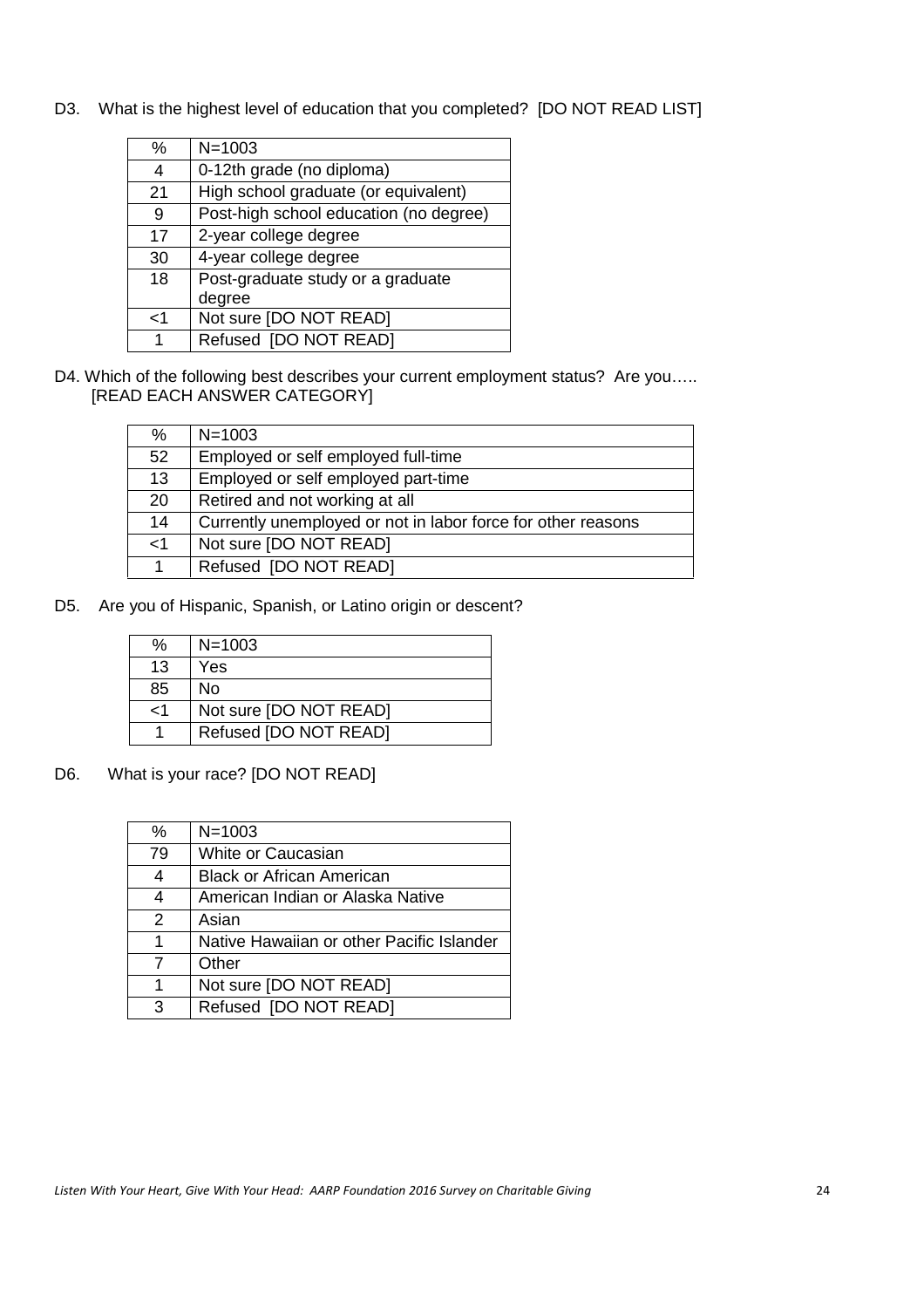D7. We realize that income is a sensitive matter. This information is important to help us better understand the opinions of certain groups of people in the population. I don't need the exact income amount. First, just please let me know if your household's income before taxes in 2015 is below or above \$50,000.

| ℅  | $N = 1003$             |
|----|------------------------|
| 49 | Above \$50k            |
| 42 | Below \$50k            |
| 3  | Not sure [DO NOT READ] |
|    | Refused [DO NOT READ]  |

I'd like to read some income ranges – you can simply stop me when I reach the range your household income falls into. Is it ……. [IF BELOW \$50k, READ ONLY a-f IN ORDER]

| %  | $N = 1003$                        |
|----|-----------------------------------|
| 4  | Less than \$10,000                |
| 8  | \$10,000 to less than \$20,000    |
| 9  | \$20,000 to less than \$30,000    |
| 8  | \$30,000 to less than \$40,000    |
| 9  | \$40,000 to less than \$50,000    |
| 8  | \$50,000 to less than \$60,000    |
| 7  | \$60,000 to less than \$70,000    |
| 6  | \$70,000 to less than \$80,000    |
| 4  | \$80,000 to less than \$90,000    |
| 5  | \$90,000 to less than \$100,000   |
| 5  | \$100,000 to less than \$125,000  |
| 4  | \$125,000 to less than \$150,000  |
| 3  | \$150,000 to less than \$200,000  |
| 3  | \$200,000 or more                 |
| 5  | Don't know/Not sure [DO NOT READ] |
| 11 | Refused [DO NOT READ]             |

D6. And lastly, what is your 5-digit ZIP Code?

That was our last question – thanks for your time. Have a great evening!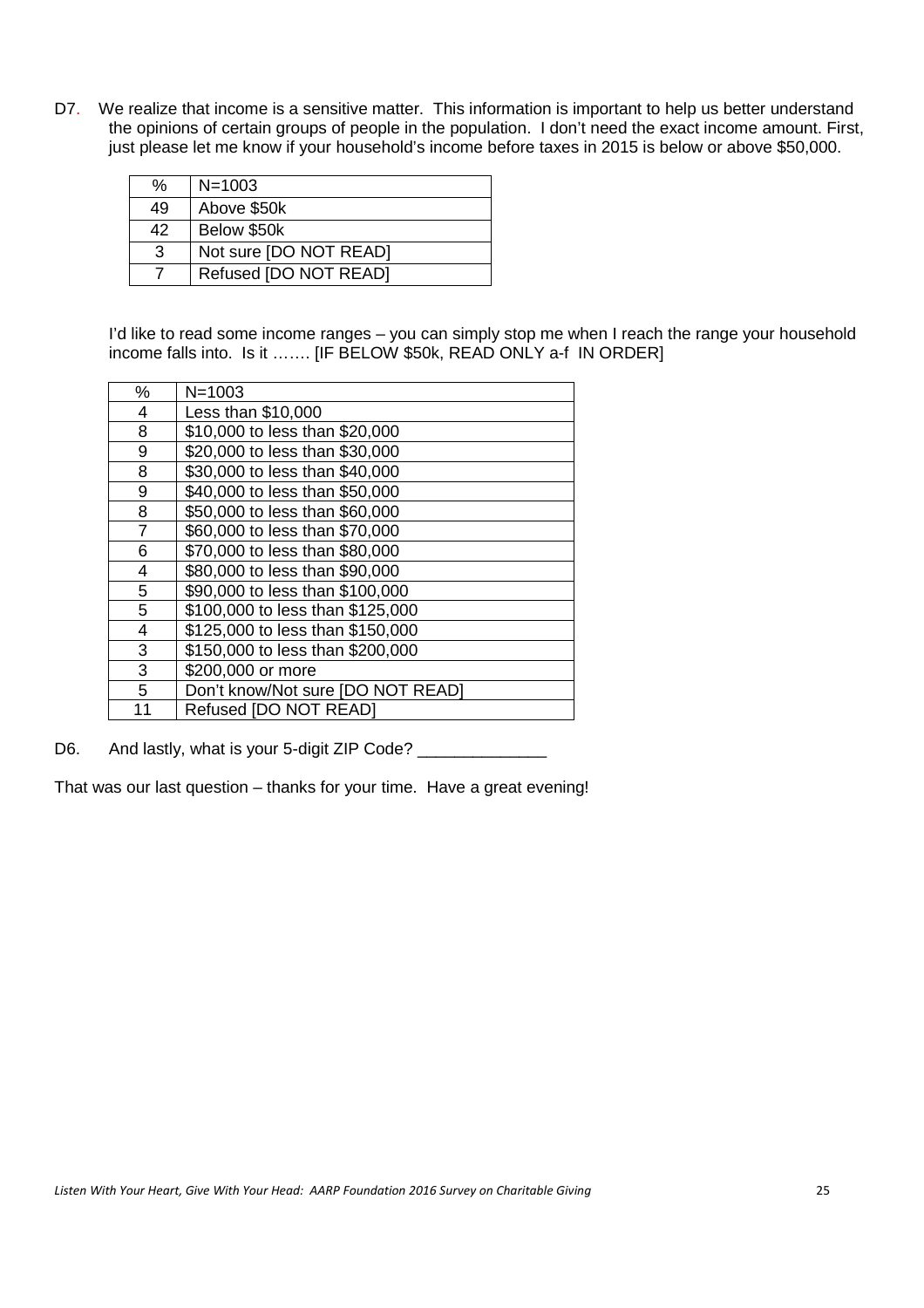AARP Foundation is working to win back opportunity for struggling Americans 50+ by being a force for change on the most serious issues they face today: housing, hunger, income and isolation. By coordinating responses to these issues on all four fronts at once, and supporting them with vigorous legal advocacy, the Foundation serves the unique needs of those 50+ while working with local organizations nationwide to reach more people, strengthen communities, work more efficiently and make resources go further. AARP Foundation is AARP's affiliated charity. Learn more at www.aarpfoundation.org.

State Research brings the right knowledge at the right time to our state and national partners in support of their efforts to improve the lives of people age 50+. State Research consultants provide strategic insights and actionable research to attain measurable state and national outcomes. The views expressed herein are for information, debate, and discussion, and do not necessarily represent official policies of AARP.

AARP Foundation staff that contributed to the design and implementation of this study include Amy Nofziger, Director of Regional Operations and Mark Fetterhoff, Sr. Program Specialist. Colorado Attorney General's Office, Chris Cash, Charities Program Manager, Colorado Department of State AARP National Office staff include Rachelle Cummins, Director, State Research; Kadeem Thorpe, Cheryl Barnes, and Terri Guengerich of State Research: Willieree Murray, Web Analyst, Library, Alan Newman Research (ANR) fielded, entered. tabulated, and weighted the data. Special thanks go to Alan Newman, Amanda Frail, Gail Chudoba Prestwood at ANR. Jennifer H. Sauer, Sr. Research Advisor, State Research designed the survey and authored this report. For more information about this survey or research methodology contact Jennifer Sauer, MA, at isauer@aarp.org. For questions or information regarding the issue of charity fraud in Colorado, please contact Amy Nofziger at anofziger@aarp.org or Mark Fetterhoff at mfetterhoff@aarp.org.